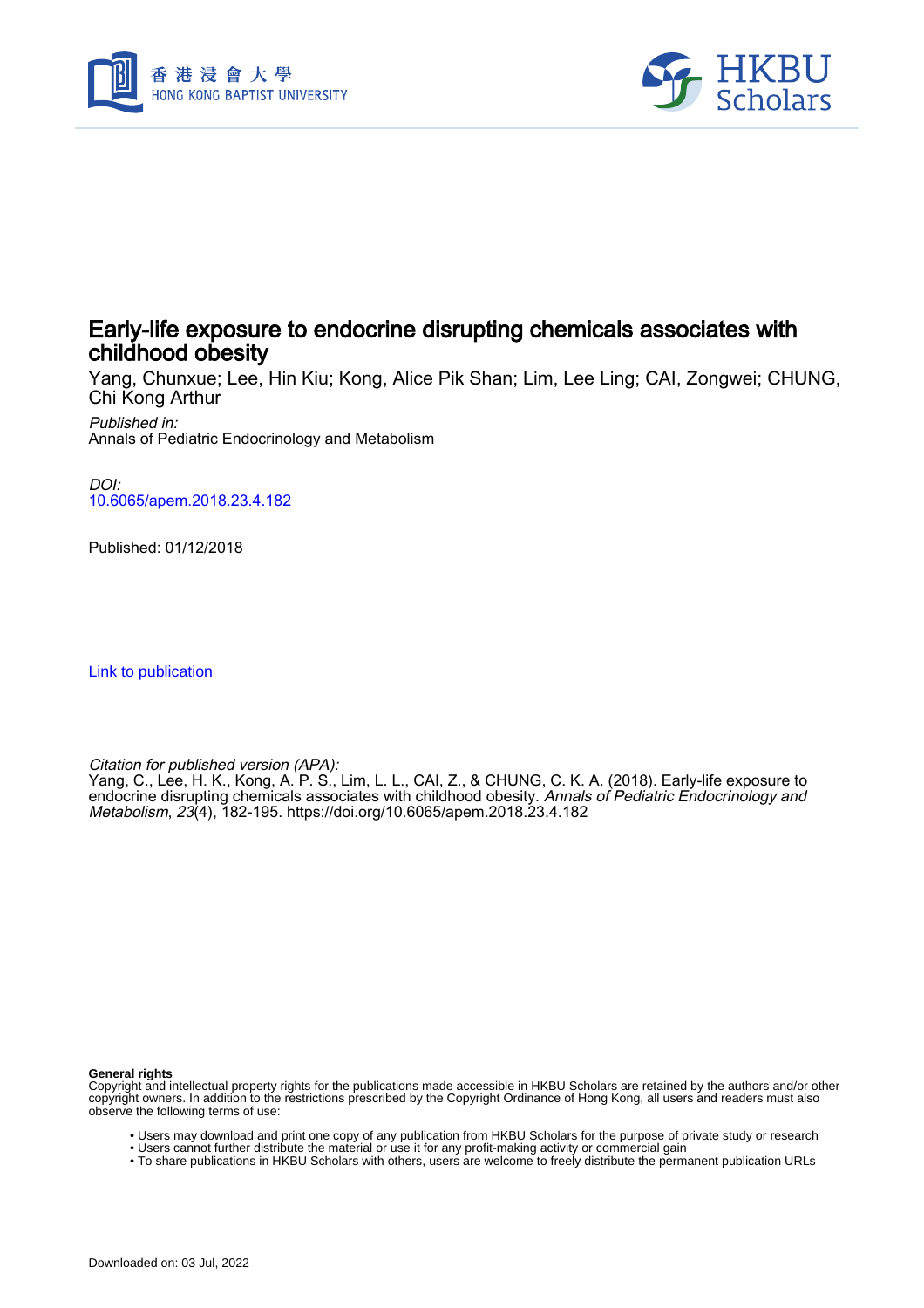# Authors

Chunxue Yang, Hin Kiu Lee, Alice Pik Shan Kong, Lee Ling Lim, Zongwei Cai, and Arthur C. K. Chung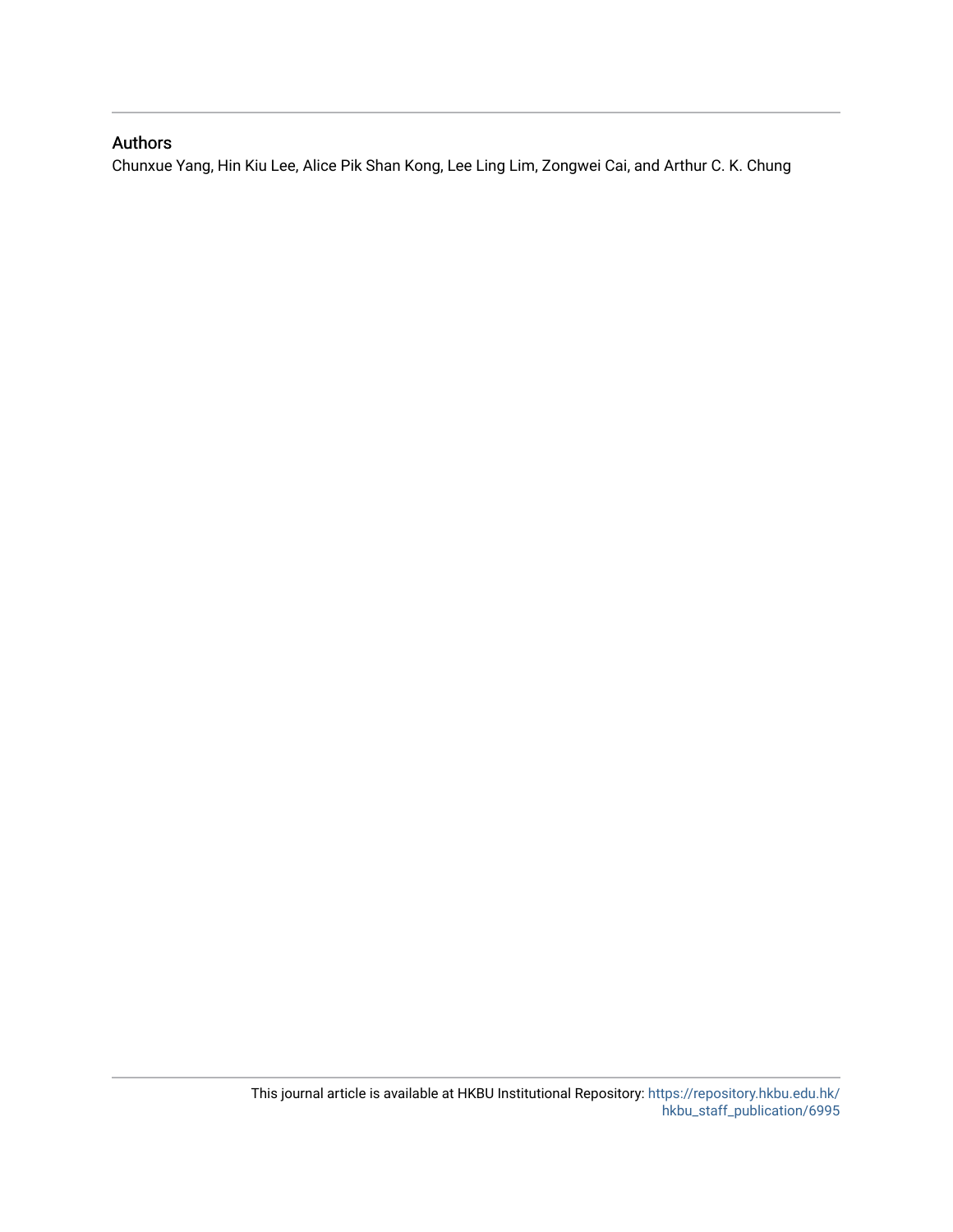

# **Early-life exposure to endocrine disrupting chemicals associates with childhood obesity**

Chunxue Yang, MS<sup>1</sup>, Hin Kiu Lee,  $BS^{1,2}$ , Alice Pik Shan Kong, PhD $^{3,4,5}$ , Lee Ling Lim, PhD $^{3,6,7}$ , Zongwei Cai, PhD<sup>1,2</sup>, Arthur C.K. Chung, PhD<sup>1,2</sup>

<sup>1</sup> State Key Laboratory of Environmental and Biological Analysis, Department of Chemistry, Hong Kong Baptist University, Hong Kong SAR, China, 2 HKBU Institute for Research and Continuing Education, Shenzhen, China, <sup>3</sup>Department of Medicine and Therapeutics, <sup>4</sup>Li Ka Shing Institute of Health Sciences, <sup>5</sup>Hong Kong Institute of Diabetes and Obesity, The Chinese University of Hong Kong, Prince of Wales Hospital, Hong Kong SAR, China, 6 Department of Medicine, Faculty of Medicine, University of Malaya, Kuala Lumpur, Malaysia, <sup>7</sup>Asia Diabetes Foundation, Hong Kong SAR, China

Received: 24 November, 2018 Revised: 14 December, 2018 Accepted: 18 Devember, 2018

#### Address for correspondence:

Arthur C.K. Chung, Ph.D Partner State Key Laboratory of Environmental and Biological Analysis, The Hong Kong Baptist University, 224, Waterloo Road, Kowloon Tong, Hong Kong, China Tel: +852-34112253 Fax: +852-34112285 E-mail: chungack@hkbu.edu.hk https://orcid.org/0000-0003-1519- 7224

#### Address for co-correspondence:

Zongwei Cai, Ph.D Partner State Key Laboratory of Environmental and Biological Analysis, The Hong Kong Baptist University, 224, Waterloo Road, Kowloon Tong, Hong Kong, China Tel: +852-34116673 Fax: +852-34112285 E-mail : zwcai@hkbu.edu.hk https://orcid.org/0000-0002-8724- 7684

Increasing prevalence of childhood obesity poses threats to the global health burden. Because this rising prevalence cannot be fully explained by traditional risk factors such as unhealthy diet and physical inactivity, early-life exposure to endocrine disrupting chemicals (EDCs) is recognized as emerging novel risk factors for childhood obesity. EDCs can disrupt the hormone-mediated metabolic pathways, affect children's growth and mediate the development of childhood obesity. Many organic pollutants are recently classified to be EDCs. In this review, we summarized the epidemiological and laboratory evidence related to EDCs and childhood obesity, and discussed the possible mechanisms underpinning childhood obesity and early-life exposure to non-persistent organic pollutants (phthalates, bisphenol A, triclosan) and persistent organic pollutants (dichlorodip henyltrichloroethane, polychlorinated biphenyls, polybrominated diphenyl ethers, per- and polyfluoroalkyl substances). Understanding the relationship between EDCs and childhood obesity helps to raise public awareness and formulate public health policy to protect the youth from exposure to the harmful effects of EDCs.

Keywords: Endocrine disrupting chemicals, Childhood obesity, Persistent organic pollutants, Early-life exposure

#### **Introduction**

Childhood obesity is increasingly recognized as an important health hazard. In addition to the social stigma and psychological consequences, obesity is associated with increased risk of type 2 diabetes mellitus, hypertension, hyperlipidemia, sleep apnea, cardiovascular disease, cancer and arthritis.<sup>1)</sup> There is also growing evidence showing that childhood obesity may herald adult obesity.<sup>2-6)</sup> The Global Burden of Diseases study recently estimated that nearly 110 million children and adolescents were obese.<sup>7)</sup> Alarmingly, the prevalence of youth that are overweight and obesity has doubled in the last three decades, with its rate of increase greater than that of adult obesity in most countries.<sup>7)</sup>

Unhealthy diet and physical inactivity are traditional risk factors for obesity. Greater energy intake than energy expenditure results in positive energy balance and obesity.<sup>8)</sup> However, lifestyle and genetic factors are unable to fully explain the rising prevalence and incidence of overweight or obese children.<sup>9,10)</sup> Growing evidence from epidemiological studies indicates that exposure to environmental chemical pollutants may contribute to this global epidemic of childhood obesity.11-13) Children who have early exposure to these pollutants even during intrauterine period may experience either an increase in body weight at young age or a catchup increase of body weight in later life.<sup>14,15)</sup>

# **Endocrine disrupting chemicals**

Endocrine disrupting chemicals (EDCs) are a class of environmental pollutants that affect

This is an Open Access article distributed under the terms of the Creative Commons Attribution Non-Commercial License (http:// creativecommons.org/licenses/by-nc/4.0) which permits unrestricted non-commercial use, distribution, and reproduction in any medium, provided the original work is properly cited. ISSN: 2287-1012(Print) ISSN: 2287-1292(Online)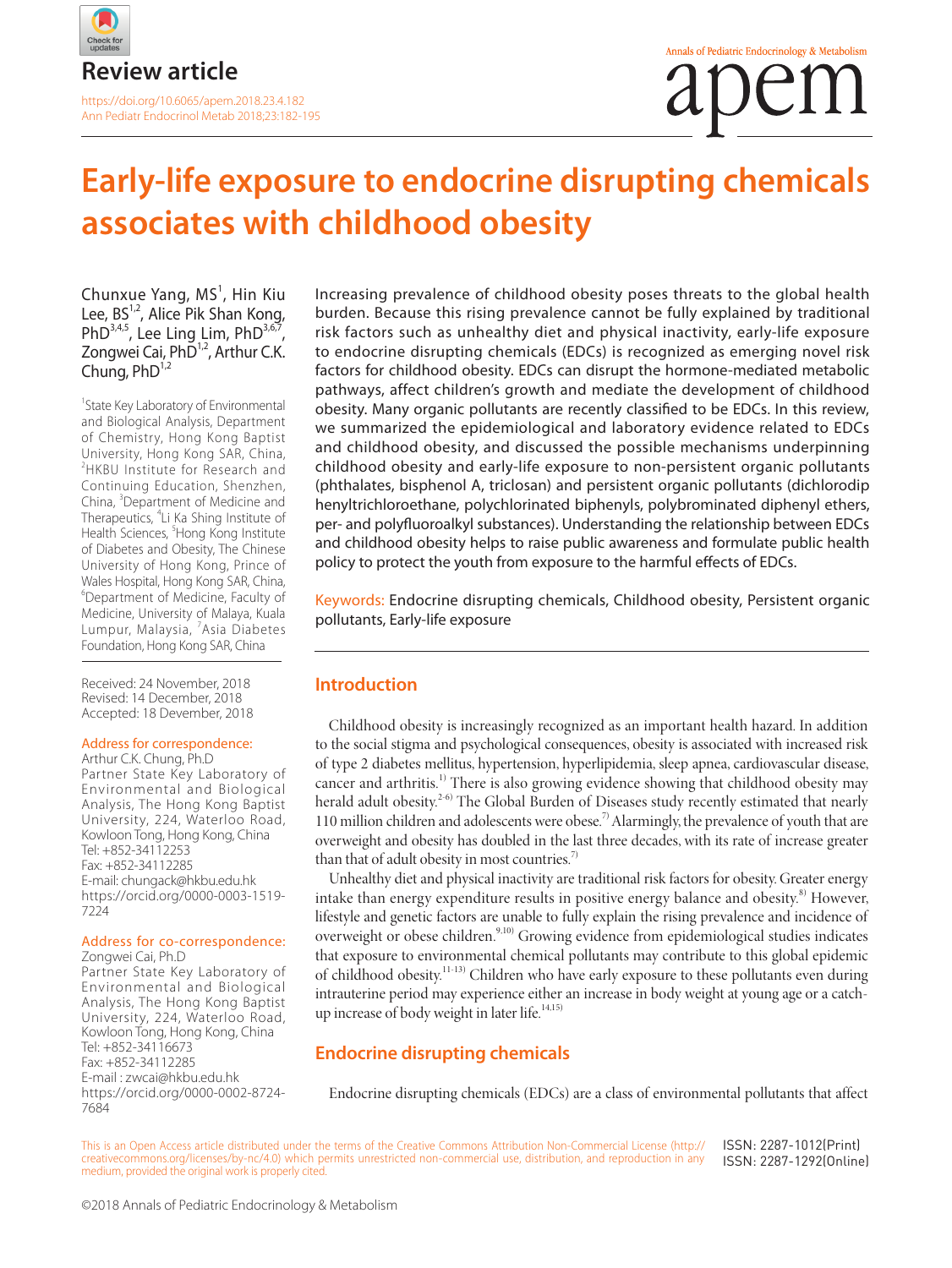the endocrine function and modulate our risk of developing metabolic diseases including obesity.<sup>16)</sup> EDCs include organic chemicals (such as nonpersistent organic chemicals and persistent organic pollutants [POPs]) and its analogs (such as alkylphenols). They are mainly man-made chemicals or compounds which are widely found in food, daily use products/ materials, and the environment (such as water, indoor air, and dust), that can accumulate in human body through the food chain.17-19) Intraplacental transfer, breast milk consumption and children's hand to mouth behavior are the common ways that infancy and young children are exposed to EDCs in early-life. Table 1 summarizes the characteristics of some EDCs.

Emerging epidemiological and biological evidence suggests that rapid weight gain during infancy or later childhood might be related to maternal or early-life exposure to EDCs.<sup>20-22)</sup> In this review, we discuss this interesting relationship and the potential mechanisms.

#### 1. Nonpersistent organic chemicals

Nonpersistent organic chemicals have a short half-life in the range of less than 24 hours to one week and include phthalates, bisphenol A and triclosan.

# **Phthalates**

Phthalates (phthalate esters) are a family of esters of phthalic acid and are mainly used as plasticizers to soften polyvinyl chloride or increase the durability and longevity of consumer products (such as containers and plastics) (Table 1). Phthalates can be found in food, pharmaceutical, cosmetic<sup>23)</sup> and baby caring products.24,25) Ingestion, respiration or dermal absorption are the routes for phthalates exposure.<sup>26,27)</sup> Compared to high molecular weight (HMW) congeners (such as DEHP [di-2 ethylhexyl phthalate], DnOP [di-n-octyl phthalate]), $^{28}$  low

molecular weight (LMW) phthalates (such as DEP [diethyl phthalate], DnBP [di-n-butyl phthalate], and DiBP [diiso-butyl phthalate]) have higher bioaccumulation factors, which may lead to high concentration within the body and increase the health risk.<sup>29)</sup> In many developed countries, LMW phthalates have been gradually replaced by HMW phthalates or nonphthalates plasticizers for health concerns.<sup>30)</sup> However, LMW phthalates (such as DEP, a common solvent for fragrance) are still frequently detected in consumer products.<sup>31)</sup>

Urinary or serum phthalates and their metabolites have been found to be significantly associated with body size and body mass index (BMI) in children and adolescents based on epidemiology studies<sup>32-36)</sup> (Table 2). A 4-year prospective study involving 1,239 girls in the United States (US) showed that early exposure to high concentration of LMW phthalates (MEP [monoethyl], MBP [mono-n-butyl], MiBP [mono-isobutyl]) at age 6–8 years were positively associated with weight gain ( $\beta$ =1.2, 95% confidence interval [CI], 0.41–2.1 kg/m<sup>2</sup>) and increased waist circumference (β=3.9, 95% CI, 1.3–6.5 cm) than later exposure at age  $7-13$  years.<sup>37)</sup> Furthermore, MEHP (mono-(2-ethylhexyl) phthalate), the urinary metabolites of DEHP, were positively correlated with fasting glucose to insulin ratio (FGIR) (Spearman's correlation coefficient, 0.341; *P*=0.039).<sup>38)</sup> DEHP exposure in female mice was associated with increased abdominal visceral fat accumulation in the offspring.39) However, another Spanish birth cohort study reported that high maternal urine HMW phthalates (including MBzP [mono-benzyl phthalate], MEHP, MEHHP [mono(2 ethyl-5-hydroxyhexyl) phthalate], MEOHP [mono(2-ethyl-5 oxohexyl) phthalate], and MECPP [mono(2-ethyl-5-carboxypentyl) phthalate]) was negatively associated with body weight *z*-score in infants aged 0–6 months (β=-0.41, 95% CI, -0.75 to -0.06),<sup>40)</sup> Therefore, more studies are needed to delineate the potential effects of phthalates on childhood obesity taking sex

**Table 1. Characteristics of endocrine disrupting chemicals (EDCs) related to childhood obesity**

| <b>EDCs</b>  | <b>Biological half-life</b> | Usage                                                                                                                                                                                              | Route of exposure                                                                         |
|--------------|-----------------------------|----------------------------------------------------------------------------------------------------------------------------------------------------------------------------------------------------|-------------------------------------------------------------------------------------------|
| Phthalates   | $<$ 24 hours                | PVC plastics, food package, synthetic leather, toys, scent retainer<br>personal care products, adhesives                                                                                           | Ingestion, respiration, dermal absorption,<br>placenta transfer                           |
| <b>BPA</b>   | $~6$ hours                  | Consumer plastics and polycarbonate products (such as water<br>bottles, plastic food containers and cans), and medical materials<br>(such as dental fillings)                                      | Oral absorption, placenta transfer                                                        |
| Triclosan    | $<$ 24 hours                | Antimicrobial soaps, personal care products, toothpaste, cleaning Oral and dermal absorption; placenta transfer<br>products                                                                        |                                                                                           |
| <b>DDT</b>   | $\sim$ 20-30 years          | Organochlorine pesticides                                                                                                                                                                          | Diet ingestion and respiration, dermal absorption,<br>placenta and breastfeeding transfer |
| <b>PCBs</b>  | $\sim$ 10 years             | Industrial production (such as transformers and large capacitors),<br>nominally closed systems (such as hydraulic fluids and lubricants)<br>and open applications (such as carbon-less copy paper) | Diet ingestion and respiration, dermal absorption,<br>placenta and breastfeeding transfer |
| <b>PBDEs</b> | 1.8-11.7 years              | Used as flame retardant in many products, such as building<br>materials, electronics, furnishings, motor vehicles, airplanes,<br>plastics, polyurethane foams, and textiles                        | Diet ingestion, respiration and dermal absorption,<br>placenta and breastfeeding transfer |
| PFASs        | $3.8 - 7.3$ years           | Stain- or oil-resistant coating materials for textiles, carpet, food<br>containers, fire-fighting foams and industrial surfactants                                                                 | Age-related behavioral contact and diet<br>ingestion, placenta and breastfeeding transfer |

BPA, bisphenol A; DDT, dichlorodiphenyltrichloroethane; PCB, polychlorinated biphenyl; PBDE, polybrominated diphenyl ether; PFAS, Per- and polyfluoroalkyl substance.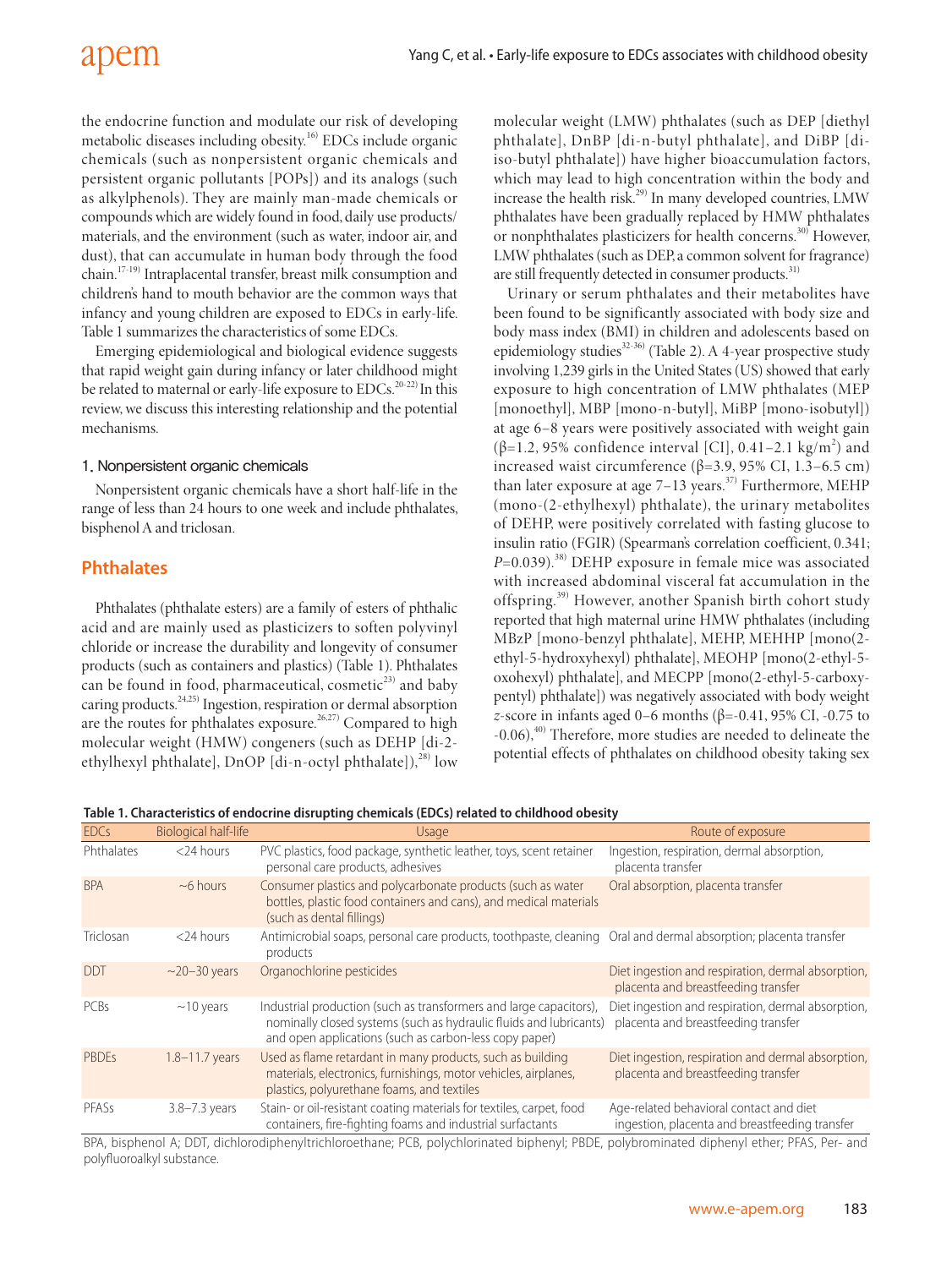into consideration.

### **Bisphenol A**

Bisphenol A (BPA) belongs to bisphenols, a group of chemical compounds with 2 hydroxyphenyl functionalities. BPA is commonly used in consumer plastics and polycarbonate products (such as water bottles, plastic food containers, and cans), as well as medical materials (such as dental fillings) (Table 1). Oral absorption is the major exposure pathway because BPA can leak into food and beverage from containers.<sup>41-43)</sup> Its short biological half-life (about 6 hours) allows for easy detection of BPA and its conjugates in urine. $44$ )

Table 2 summarizes the cross-sectional and prospective cohort studies that have examined the relationship between exposure to BPA and risk of childhood obesity. In the Columbia Center for Children's Environmental Health birth cohort study, increased exposure to BPA in children aged 7 years was associated with high fat mass index, body fat and waist circumference<sup>45)</sup> (Table 2). Maternal BPA concentration was shown to be associated with increased plasma leptin levels in boys.46) Some cross-sectional studies has found that early-life

exposure to BPA is positively associated with obesity in children and adolescents (Table 2).<sup>47,48)</sup>

apem

In rats, perinatal exposure to BPA promotes adipogenesis and weight gain.<sup>49,50)</sup> Results from a mouse study also revealed that exposure to BPA during fetal period led to age-related increase in body weight due to an increase in adipose tissue mass and volume. $51)$ 

Several BPA substituents such as bisphenol F (BPF) and bisphenol S (BPS) are currently available. However, these substituents have a wide spectrum of toxicities with potential endocrine-disrupting effects, particularly BPS which has been shown to be as hormonally active as BPA.<sup>52,53)</sup> However, a study of 1,521 participants aged 20 years or older in the US reported that only urinary BPA was significantly associated with obesity, but not BPF or BPS.<sup>54)</sup> Continued biomonitoring of bisphenols and evaluation of their health effects in human are warranted.

#### **Triclosan**

Triclosan (2,4,4'-trichloro-2'-hydroxy-diphenyl ether) is an antibacterial reagent commonly found in pharmaceuticals

#### **Table 2. Epidemiological evidence for the association among EDCs and childhood obesity**

| Author/Year                | Population/<br>study design   | Location             | Objects                                      | Measured EDCs                                                                     | Outcome (IDR/aOR; 95% CI)                                                                                                                                                                                                                                                                                                                                                                                                                                                                                                                                              |
|----------------------------|-------------------------------|----------------------|----------------------------------------------|-----------------------------------------------------------------------------------|------------------------------------------------------------------------------------------------------------------------------------------------------------------------------------------------------------------------------------------------------------------------------------------------------------------------------------------------------------------------------------------------------------------------------------------------------------------------------------------------------------------------------------------------------------------------|
| Buser <sup>32)</sup> /2014 | NA/cross-<br>sectional study  | <b>United States</b> | 6-19 years old                               | Phthalates: MnBP, MEP,<br>MIBP, MECPP, MEHHP,<br>MEOHP, MEHP, MBzP,<br>MCNP. MCOP | LMP (MnBP, MEP, and MiBP) are significantly<br>associated with higher odds for obesity in male<br>children in second, third and highest quartiles<br>(aOR, 2.96; 95% CI, 1.66-5.30; aOR, 2.80; 95% CI,<br>1.60-4.90; aOR, 2.84; 95% CI, 1.40-5.78) and<br>adolescents in second, third and highest<br>quartiles (aOR, 3.97; 95% CI, 2.23-7.08; aOR, 3.13;<br>95% CI, 1.69-5.81; aOR, 5.39; 95% CI, 1.87-15.53).                                                                                                                                                        |
| Zhang <sup>33</sup> /2014  | 593/cross<br>-sectional study | Shanghai, China      | School-aged<br>children                      | Phthalates: MEP, MBP,<br>MMP, MEHP, MEOHP,<br><b>MFHHP</b>                        | Urinary concentrations of MBP and sum of LMP<br>was positively associated with obesity in boys<br>(OR, 5.768; 95% CI, 1.622-20.515; OR, 6.841; 95%<br>Cl, 2.073-22.575), while concentrations of<br>MEOHP (OR, 0.092; 95% CI, 0.009-0.958), MEHHP<br>(OR, 0.084; 95% CI, 0.008-0.910), and sum of DEHP<br>metabolites (gMEHP) (OR, 0.078; 95% CI, 0.008-<br>0.791) were negatively associated with girls'<br>obesity.                                                                                                                                                  |
| Kim <sup>34</sup> /2015    | 128/cohort<br>study           | Republic of Korea    | Healthy<br>pregnant<br>women and<br>newborns | DEHP metabolites:<br>MEHHP, MEOHP                                                 | MEHHP and MEOHP were positively associated<br>with triglyceride levels ( $\beta^*$ =0.15, 95% CI, 0.024–<br>0.267; $\beta$ =0.13, 95% CI, 0.009-0.256); total urinary<br>DEHP was positively associated with triglyceride<br>(β=0.14, 95% CI, 0.020-0.267); besides, urinary<br>DEHPs were positively associated with the BMI<br>z-scores of new born (first 3 month) (OR, 4.35;<br>95% Cl, 1.20-15.72). Both MEHHP and MEOHP<br>showed increased OR for body mass increase<br>over the 50th centile (OR, 4.43; 95% CI, 1.22-<br>16.04; OR, 3.91; 95% CI, 1.12-13.65). |
| Hatch <sup>35)</sup> /2008 | 4.369/cohort<br>study         | <b>United States</b> | 2-59 years old                               | Phthalates: MEP, MEHP,<br>MBP, MBzP, MEHHP,<br><b>MEOHP</b>                       | MEHP was inversely related to BMI in adolescent<br>girls (adjusted mean BMI=25.4, 23.8; 95% CI,<br>$23.4 - 22.9$                                                                                                                                                                                                                                                                                                                                                                                                                                                       |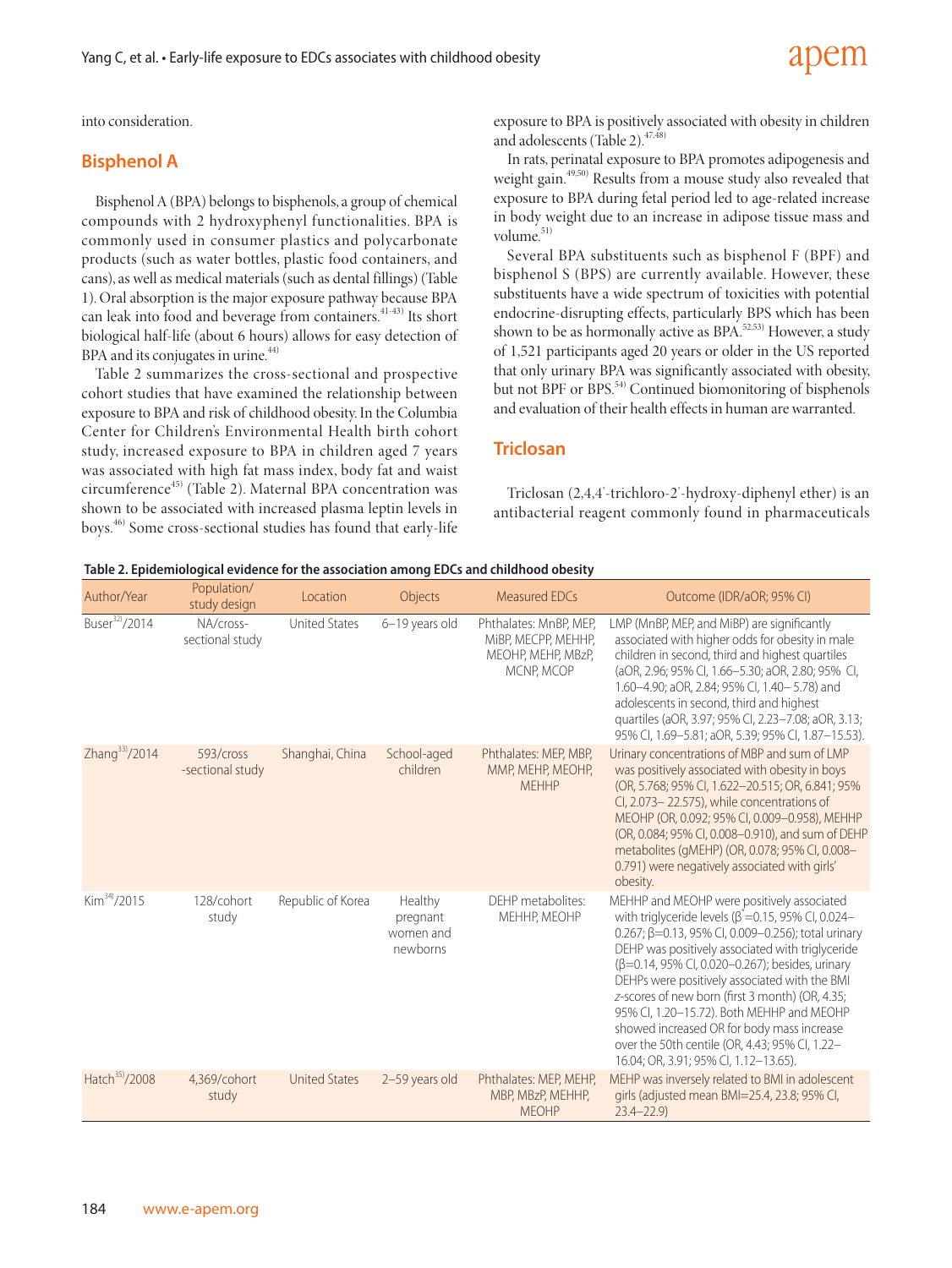

| Author/Year                               | Population/<br>study design            | Location                            | Objects                                                                          | <b>Measured EDCs</b>                                                                                      | Outcome (IDR/aOR; CI)                                                                                                                                                                                                                                                                                                                                                                                                                                                                                                                                                                                                                                                                      |
|-------------------------------------------|----------------------------------------|-------------------------------------|----------------------------------------------------------------------------------|-----------------------------------------------------------------------------------------------------------|--------------------------------------------------------------------------------------------------------------------------------------------------------------------------------------------------------------------------------------------------------------------------------------------------------------------------------------------------------------------------------------------------------------------------------------------------------------------------------------------------------------------------------------------------------------------------------------------------------------------------------------------------------------------------------------------|
| Teitelbaum <sup>36)</sup><br>/2012        | 521/cohort<br>study                    | New York                            | 6-8 years<br>ol d children                                                       | Phthalates: low MWP:<br>MEP, MBP and MiBP; high<br>MWP: MECPP, MEHHP,<br>MEOHP, MEHP and MBzP             | MEP (67,131,235,948 µg/g creatinine) has a dose<br>relationship with quartiles girls adjusted BMI<br>(β=21.3, 95% CI, 20.5-22.2; β=21.7, 95% CI, 20.7-<br>22.8; β=23.8, 95% CI, 22.7-24.8; β=23.5, 95% CI,<br>22.5–24.3); adjusted waist circumference ( $\beta$ =73.4,<br>95% CI, 71.0-75.7; β=73.5, 95% CI, 70.7-76.4;<br>β=79.2, 95% CI, 76.3-82.0; β=78.8, 95% CI, 76.3-<br>81.3)                                                                                                                                                                                                                                                                                                      |
| Hoepner <sup>45)</sup><br>/2016           | 375/birth<br>cohort                    | <b>United States</b>                | Pregnant mother<br>and their child<br>(age 3-7 years)                            | <b>BPA</b>                                                                                                | Prenatal urinary BPA concentrations were positively<br>associated with children fat mass index at age 7<br>$(\beta=0.31 \text{ kg/m}^2; 95\% \text{ Cl}, 0.01-0.60)$ , percent body<br>fat (β=0.79; 95% CI, 0.03-1.55, P=0.04), and waist<br>circumference (β=1.29 cm; 95% CI, 0.29-2.30)                                                                                                                                                                                                                                                                                                                                                                                                  |
| Volberg <sup>46)</sup><br>/2013           | 188/longitudinal<br>cohort study       | California,<br>United States        | Pregnant women<br>>18 years of<br>age, <20 weeks<br>gestation and<br>their child | <b>BPA</b>                                                                                                | Late pregnancy urinary BPA concentrations were<br>positively associated with 9-year leptin levels<br>(β=0.06, 95% CI, 0.01-0.11) in boys. But<br>in girls, early pregnancy BPA concentrations were<br>positively associated with 9-year adiponectin<br>levels (β=3.71, 95% CI, 0.38-7.04).                                                                                                                                                                                                                                                                                                                                                                                                 |
| Trasande <sup>47)</sup><br>/2012          | 2,838/ cross<br>sectional study        | <b>United States</b>                | Age 6-19 years                                                                   | <b>BPA</b>                                                                                                | In 4 quartiles, the correlation between urinary<br>BPA and obesity are (OR, 2.22; 95% CI, 1.53-3.23)<br>in quartiles 2, 3 (OR, 2.09; 95% CI, 1.48-4.95),<br>4 (OR, 2.53; 95% CI, 1.72-3.74).                                                                                                                                                                                                                                                                                                                                                                                                                                                                                               |
| Wang <sup>48)</sup> /2012                 | 2,921/cross-<br>sectional study        | Shanghai, China                     | Age 8-15 years                                                                   | <b>BPA</b>                                                                                                | BPA was detected in 84.9% of urine samples with a<br>median concentration of 0.60 ng/mL. Urinary BPA<br>was positively associated with children BMI<br>$(\beta=0.02, 95\% \text{ C}I, 0.001-0.038)$ aged 8-11 years<br>old.                                                                                                                                                                                                                                                                                                                                                                                                                                                                |
| Li <sup>61</sup> /2015                    | 2,898<br>/cohort study                 | <b>United States</b>                | Children (6-19<br>years old)                                                     | Triclosan                                                                                                 | Urinary triclosan was associated with aOR 0.34<br>(95% CI, 0.05-0.64) kg/m <sup>2</sup> lower level of BMI and<br>0.92 (95% CI, 0.09-1.74) cm smaller waist<br>circumference in boys, and a 0.62 (95% CI, 0.31-<br>0.94) kg/m <sup>2</sup> lower level of BMI and 1.32 (95% CI,<br>0.54-2.09) cm smaller waist circumference in girls.                                                                                                                                                                                                                                                                                                                                                     |
| Tang-<br>Péronard <sup>72)</sup><br>/2014 | 640/prospective<br>cohort study        | Faroe Islands                       | who gave<br>birth between<br>November 1997<br>to March 2000                      | Pregnant women PCBs (138, 153, and 180)<br>and DDE                                                        | Serum PCBs was positively associated with<br>increased BMI ( $\beta$ =2.07; 95% CI, 0.59-1.65) of<br>7-year-old girls with overweight mothers, and<br>PCBs and DDE were also associated with an<br>increased change in BMI from 5 to 7 years of age<br>$(PCB: \beta=1.23, 95\% \text{ C}I, 0.42-2.05; \text{DDE}: \beta=1.11,$<br>95% CI, 0.30-1.92). PCBs was associated with<br>increased waist circumference in girls with<br>overweight mothers (β=2.48, 95% CI, 1.10-3.85)<br>and normalweight mothers ( $\beta$ =1.25, 95% CI,<br>0.04-2.45); DDE was associated with increased<br>waist circumference only in girls with overweight<br>mothers ( $\beta$ =2.21, 95% CI, 0.84-3.56). |
| Valvi <sup>73</sup> /2014                 | 2,150/birth<br>cohort study            | Spanish                             | Pregnant women<br>$($ >16 years)                                                 | DDT, DDE, HCB,<br>β-hexachlorocyclohexane,<br>and PCB congeners 28,<br>52, 101, 118, 138, 153,<br>and 180 | The serum concentration (ng/g lipid) of DDE in<br>pregnancy is about 132±2.4. Serum DDE was<br>positively associated with the rapid growth in the<br>total populations ( $\beta$ =1.13; 95% CI, 1.01-1.26),<br>and overweight at 14 months age ( $\beta$ =1.15; 95%<br>Cl, 1.03-1.28).                                                                                                                                                                                                                                                                                                                                                                                                     |
| Warner <sup>74</sup> /2014                | 601/longitudinal<br>birth cohort study | California,<br><b>United States</b> | Pregnant women<br>$($ >18 years), their<br>newborns $(1-7)$<br>years)            | $o, p'$ -DDT, $p, p'$ -DDT,<br>$p, p$ -DDE                                                                | Among boys, 10-fold increases in prenatal DDT<br>and DDE concentrations were associated with<br>increased odds of becoming overweight or obese<br>(for o,p'-DDT: aOR, 2.5; 95% CI, 1.0-6.3; for p,p'-DDT:<br>aOR, 2.1; 95% CI, 1.0-4.5). The odds ratios for girls<br>were not significant.                                                                                                                                                                                                                                                                                                                                                                                                |

### **Table 2. Epidemiological evidence for the association among EDCs and childhood obesity (continued)**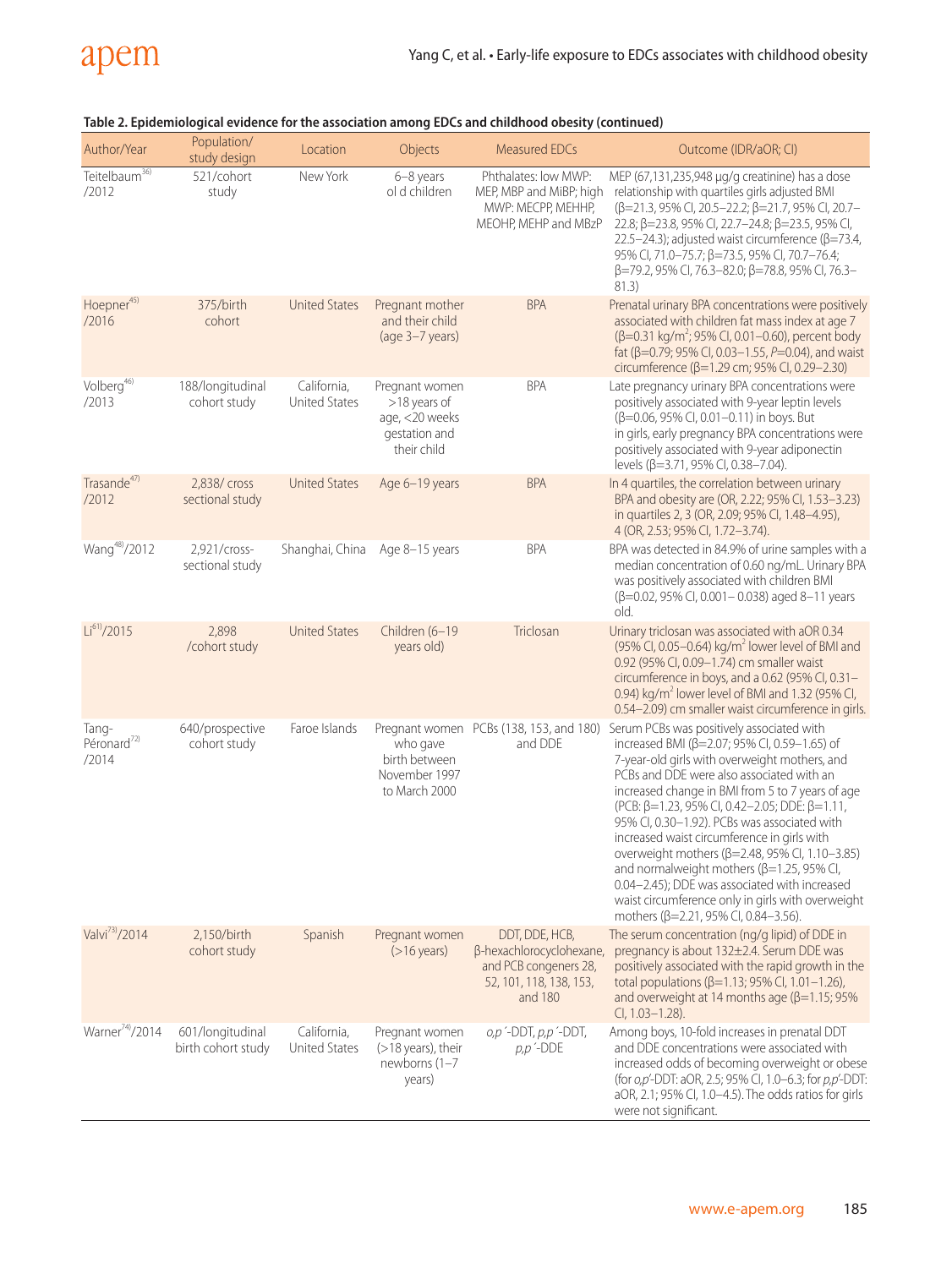# apem

| Author/Year                               | Population/<br>study design            | Location                            | Objects                                                            | <b>Measured EDCs</b>                                                                                      | Outcome (IDR/aOR; CI)                                                                                                                                                                                                                                                                                                                                                                                                                                                                                                                                                                                                                            |
|-------------------------------------------|----------------------------------------|-------------------------------------|--------------------------------------------------------------------|-----------------------------------------------------------------------------------------------------------|--------------------------------------------------------------------------------------------------------------------------------------------------------------------------------------------------------------------------------------------------------------------------------------------------------------------------------------------------------------------------------------------------------------------------------------------------------------------------------------------------------------------------------------------------------------------------------------------------------------------------------------------------|
| Wang <sup>48)</sup> /2012                 | 2,921/cross-<br>sectional study        | Shanghai, China                     | Age 8-15 years                                                     | <b>BPA</b>                                                                                                | BPA was detected in 84.9% of urine samples with a<br>median concentration of 0.60 ng/mL. Urinary BPA<br>was positively associated with children BMI<br>(β=0.02, 95% CI, 0.001-0.038) aged 8-11 years<br>old.                                                                                                                                                                                                                                                                                                                                                                                                                                     |
| Li <sup>61</sup> /2015                    | 2,898<br>/cohort study                 | <b>United States</b>                | Children (6-19<br>years old)                                       | Triclosan                                                                                                 | Urinary triclosan was associated with aOR 0.34<br>(95% CI, 0.05–0.64) kg/m <sup>2</sup> lower level of BMI<br>and 0.92 (95% CI, 0.09-1.74) cm smaller waist<br>circumference in boys, and a 0.62 (95% CI, 0.31-<br>0.94) kg/m <sup>2</sup> lower level of BMI and 1.32 (95% CI,<br>0.54-2.09) cm smaller waist circumference in<br>girls.                                                                                                                                                                                                                                                                                                        |
| Tang-<br>Péronard <sup>72)</sup><br>/2014 | 640/prospective<br>cohort study        | Faroe Islands                       | who gave<br>birth between<br>November 1997<br>to March 2000        | Pregnant women PCBs (138, 153, and 180)<br>and DDE                                                        | Serum PCBs was positively associated with<br>increased BMI (β=2.07; 95% CI, 0.59-1.65) of<br>7-year-old girls with overweight mothers, and<br>PCBs and DDE were also associated with an<br>increased change in BMI from 5 to 7 years of age<br>(PCB: β=1.23, 95% CI, 0.42-2.05; DDE: β=1.11,<br>95% CI, 0.30-1.92). PCBs was associated with<br>increased waist circumference in girls with<br>overweight mothers (β=2.48, 95% CI, 1.10-3.85)<br>and normalweight mothers ( $\beta$ =1.25, 95% CI,<br>0.04-2.45); DDE was associated with increased<br>waist circumference only in girls with overweight<br>mothers (β=2.21, 95% CI, 0.84-3.56). |
| Valvi <sup>73</sup> /2014                 | 2,150/birth<br>cohort study            | Spanish                             | Pregnant women<br>$($ >16 years)                                   | DDT, DDE, HCB,<br>β-hexachlorocyclohexane,<br>and PCB congeners 28,<br>52, 101, 118, 138, 153,<br>and 180 | The serum concentration (ng/g lipid) of DDE in<br>pregnancy is about 132±2.4. Serum DDE was<br>positively associated with the rapid growth in the<br>total populations (β=1.13; 95% CI, 1.01-1.26),<br>and overweight at 14 months age ( $\beta$ =1.15; 95%<br>$Cl, 1.03 - 1.28$ ).                                                                                                                                                                                                                                                                                                                                                              |
| Warner <sup>74)</sup> /2014               | 601/longitudinal<br>birth cohort study | California,<br><b>United States</b> | Pregnant women<br>$($ >18 years), their<br>newborns (1-7<br>years) | $o, p'$ -DDT, $p, p'$ -DDT,<br>$p, p \nightharpoonup$ DDE                                                 | Among boys, 10-fold increases in prenatal DDT<br>and DDE concentrations were associated with<br>increased odds of becoming overweight or obese<br>(for <i>o,p'</i> -DDT: aOR, 2.5; 95% CI, 1.0–6.3; for <i>p,p'</i> -DDT:<br>aOR, 2.1; 95% CI, 1.0-4.5). The odds ratios for girls<br>were not significant.                                                                                                                                                                                                                                                                                                                                      |
| Lignell $^{87/2013}$                      | 413/cross-sectional<br>study           | Swedish                             | Pregnant women<br>and newborns                                     | PCB (138, 153 and 180)<br>PBDE- (-47, -99, -100,<br>$-153)$                                               | Di-ortho PCBs in breast milk was positively<br>associated with birth weight ( $\beta$ =143, $P$ =0.03); the<br>total di-ortho PCBs in breast milk from the<br>mothers was 103±54 ng/g lipid.                                                                                                                                                                                                                                                                                                                                                                                                                                                     |
| Dallaire <sup>89</sup> /2014              | 548/prospective<br>cohort study        | Inuit                               | Children<br>$(8-14 \text{ years})$                                 | <b>PCB 153</b>                                                                                            | Children blood PCB-153 concentrations were<br>associated with reduced weight ( $\beta$ =-0.15,<br>$P \le 0.01$ ), height ( $\beta$ =-0.39, $P \le 0.001$ ) and head<br>circumference ( $\beta$ =-0.28, $P \le 0.001$ ) during<br>childhood.                                                                                                                                                                                                                                                                                                                                                                                                      |
| Erkin-Cakmak <sup>96)</sup><br>/2015      | 224/longitudinal<br>birth cohort study | California,<br><b>United States</b> | Pregnant women<br>$($ >18 years) and<br>their children             | PBDEs (- 17, -28, -47, -66,<br>$-85, -99, -100, -153, -154,$<br>and $-183$ )                              | The sum of four penta BDEs (-47, -99, -100, -153)<br>concentration ( $log_{10}$ ) in child serum was<br>positively associated with overweight (aOR, 0.36;<br>95% CI, 0.14-0.94), while inversely associated<br>with BMI (β=0.44, 95% CI, -0.83 to -0.06) as well<br>as waist circumference ( $\beta$ =-0.35, 95% CI, -0.66 to<br>-0.04) at 7 years age; Besides, BDE-100 and BDE<br>-153 was significantly associated with children<br>overweight at age of 7 years with aOR 0.40<br>(95% Cl, 0.16-1.03) and 0.08 (95% Cl, 1.03-0.27)<br>respectively.                                                                                           |

|  | (continued) Table miological evidence for the association among EDCs and childhood obesity |  |
|--|--------------------------------------------------------------------------------------------|--|
|  |                                                                                            |  |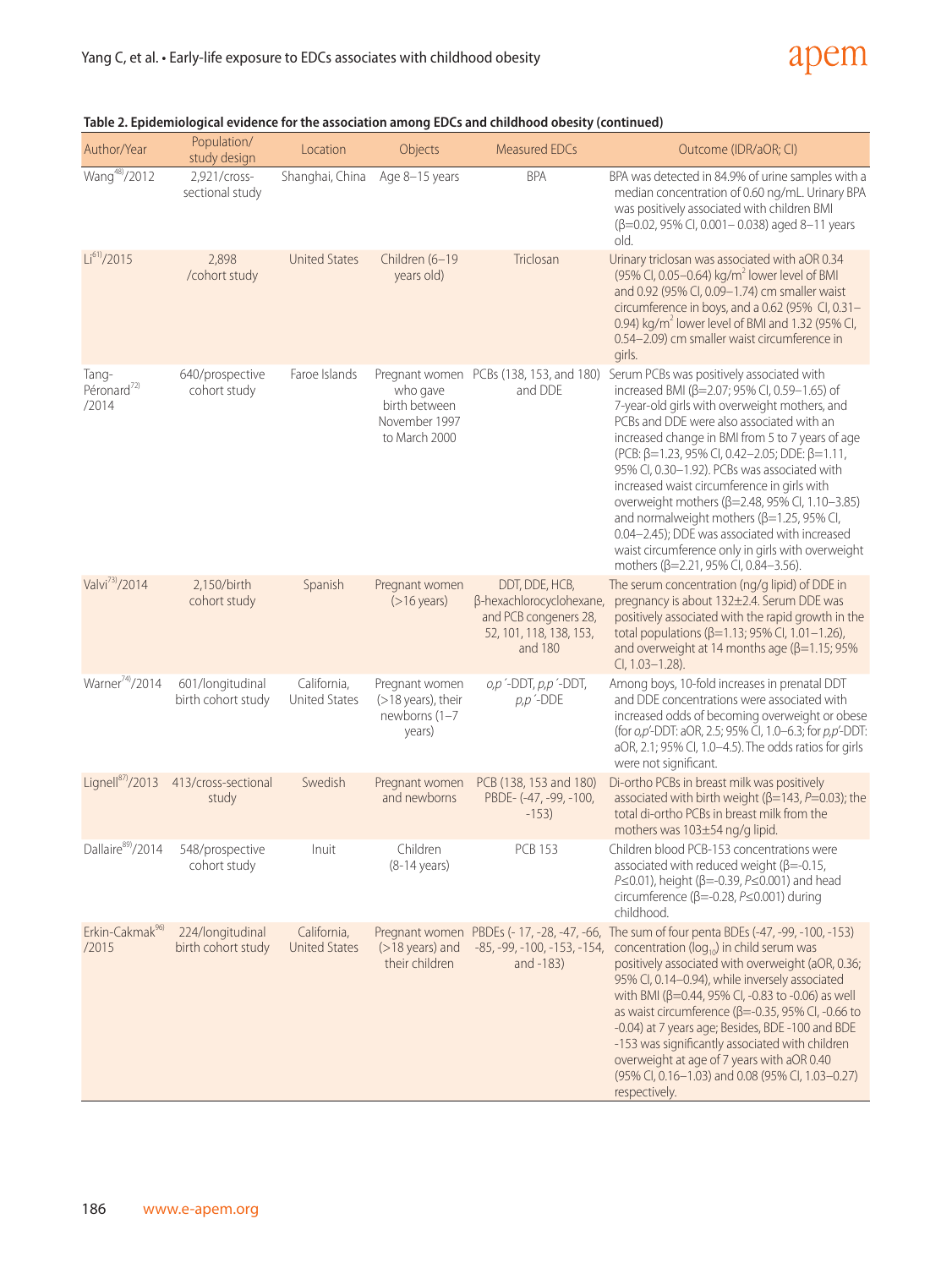| Author/Year                                  | Population/<br>study design     | Location                                        | Objects                                                                                                                                                                                                                 | Measured EDCs                                                          | Outcome (IDR/aOR; CI)                                                                                                                                                                                                                                                                                                                                                                                                                                                                                                                                                                                                         |
|----------------------------------------------|---------------------------------|-------------------------------------------------|-------------------------------------------------------------------------------------------------------------------------------------------------------------------------------------------------------------------------|------------------------------------------------------------------------|-------------------------------------------------------------------------------------------------------------------------------------------------------------------------------------------------------------------------------------------------------------------------------------------------------------------------------------------------------------------------------------------------------------------------------------------------------------------------------------------------------------------------------------------------------------------------------------------------------------------------------|
| Vuong <sup>97)</sup><br>/2016                | 318/birth cohort<br>study       | Ohio,<br><b>United States</b>                   | Pregnant women<br>$($ >18 years) and<br>their children                                                                                                                                                                  | BDEs -17, -28, -47, -66,<br>$-85, -99, -100, -153, -154,$<br>and -183. | No statistically significant associations between<br>prenatal PBDEs and height or weight z-score.<br>A 10-fold increase in maternal serum BDF-153<br>was associated with lower BMI z-score ( $\beta$ =-0.36,<br>95% Cl, -0.60 to -0.13) at 2-8 years, smaller waist<br>circumference ( $\beta$ =-1.81 cm; 95% CI, -3.13 to<br>-0.50) at 4-8 years, and lower percent body fat<br>$(\beta = -2.37; 95\% \text{ Cl}, -4.21 \text{ to } -0.53)$ at 8 years.                                                                                                                                                                      |
| Braun <sup>108)</sup><br>/2016               | 468/prospective<br>cohort study | Ohio.<br><b>United States</b>                   | Pregnant<br>women: $16 + 3$<br>weeks gestation;<br>>18 years old;<br>living in a home<br>built before<br>1978; no history<br>of HIV infection:<br>not taking any<br>medications for<br>seizure or thyroid<br>disorders. | PFOA, PFOS, PFNA, and<br>PFHxS                                         | Children born to women in the top two PFOA<br>tertiles had greater adiposity at 8 years than<br>children in the 1st tertile. Waist circumference<br>(cm) was higher among children in the 2nd<br>(PFOA, 5.3 ng/mL) (β=4.3; 95% CI, 1.7–6.9) and<br>3rd tertile (PFOA, 9.4 ng/mL) (β=2.2; 95% CI,<br>20.5-4.9) compared to children in the 1st tertile<br>(PFOA, 3.3 ng/mL). Children in the top 2 PFOA<br>tertiles also had greater BMI gains from 2 to<br>8 years compared to children in the 1st tertile<br>(P<0.05). No significantly association observed<br>between PFOS, PFNA, and PFHxS with adiposity<br>in children. |
| Manzano-<br>Salgado <sup>110)</sup><br>/2017 | 2.150/birth cohort<br>study     | Gipuzkoa,<br>Sabadell, and<br>Valencia, Spanish | Pregnant women<br>(16 years or<br>older)                                                                                                                                                                                | PFHxS, PFOS, PFOA, and<br>PFNA                                         | The most abundant compounds are PFOS and<br>PFOA with geometric mean concentrations are<br>5.80 and 2.32 ng/mL, respectively. Prenatal serum<br>PFHxS was positively associated with children<br>serum triglycerides z-score ( $\beta$ =0.11, 95% CI,<br>$0.01 - 0.21$ ).                                                                                                                                                                                                                                                                                                                                                     |

| Table 2. Epidemiological evidence for the association among EDCs and childhood obesity (continued) |  |
|----------------------------------------------------------------------------------------------------|--|
|                                                                                                    |  |

EDC, endocrine disrupting chemical; IDR, incidence density ratio; aOR, adjusted odds ratio; CI, confidence interval; BMI, body mass index; β, regression coefficient; MWP, molecular-weight phthalates; LMP, low molecular-weight phthalate; MEP, monoethyl phthalate: MBP, monon-butyl phthalate: MCPP, mono-(3-carboxypropyl): MBzP, mono-benzyl phthalate: MEHP, mono-(2-ethylhexyl) phthalate: MEOHP, mono(2 ethyl-5-oxohexyl) phthalate: MECPP, mono(2-ethyl-5-carboxy-pentyl) phthalate: MEHHP, mono(2-ethyl-5-hydroxyhexyl) phthalate; DEHP, di-2-ethylhexyl phthalate; MMP, monomethyl phthalates; MnBP, mono-n-butyl phthalate; MiBP, mono-isobutyl phthalate; MCNP, mono- (carboxynonyl) phthalate; MCOP, mono-(carboxyoctlyl) phthalate; BPA, bisphenol A; HCB, hexachlorobenzene; PCB, polychlorinated biphenyl; DDE, dichlorodiphenyldichloroethylene; DDT, dichlorodiphenyltrichloroethane; PBDE, Polybrominated diphenyl ether; PFOA, perfluorooctanoic acid; PFOS, perfluorooctane sulfonic acid; PFNA, perfluorononanoic acid; PFHxS, perfluorohexanesulfonic acid; *p,p'*-DDT, 1,1,1-trichloro-2,2-bis(p-chlorophenyl)-ethane; *o,p'*-DDT, 1,1,1-trichloro-2-(p-chlorophenyl)-2-(o-chlorophenyl)-ethane.

and personal care products such as toothpastes, cosmetics, soaps, surgical cleaning treatment reagents and toys (Table 1).<sup>55)</sup> Similar to BPA, its biological half-life is very short (<24 hours), and the majority (24%–83%) was excreted in urine after 4 days exposure.56) An individual can also be exposed to triclosan via skin contact.<sup>57)</sup>

Recent studies have suggested triclosan may be toxic to humans in addition to having antibacterial activity.<sup>58)</sup> Pregnant rats exposed to triclosan from 8 days before mating to lactation day 21 developed primary hypothyroidism with decreased total serum T4 and T3 level. Pups also had a lower body weight on postnatal day 20 than that were not exposed to triclosan.<sup>59)</sup> Although intrauterine exposure to triclosan was associated with reduced body weight in offspring, male triclosan-exposed rats were 12.5% heavier at 4 months (*P*<0.001) than their unexposed counterparts, while females were 19% heavier for at 8 months than their unexposed counterparts  $(P=0.01)$ .<sup>60)</sup>

In a cross-sectional analysis of the US National Health and Nutritional Examination Surveys involving 7,964 participants, there was an inverse association between urinary triclosan level and obesity in children aged 6–19 years ( $β = -0.47, 95%$  CI,  $-0.69$ to  $-0.26$ ) (Table 2).<sup>61)</sup> This finding was replicated in other cohort studies with possible gender difference; girls with a high urine triclosan level (>13.83 µg/mL) had a reduced plasma leptin level (β=0.4, 95% CI, 0.2–1.1).<sup>62,63)</sup> Taken together, these data indicate an inconsistent relationship between triclosan exposure and childhood obesity, perhaps due to variations in study design and/or participants' characteristics.

#### 1. Persistent organic pollutants

POPs are EDCs that persist in the environment and tend to bioaccumulate through food chain.<sup>64)</sup> Due to their lipophilicity, most POPs can accumulate in adipose tissue, which then act as a toxicity pool.<sup>65)</sup>

# **Dichlorodiphenyltrichloroethane**

Dichlorodiphenyltrichloroethane (DDT) belongs to the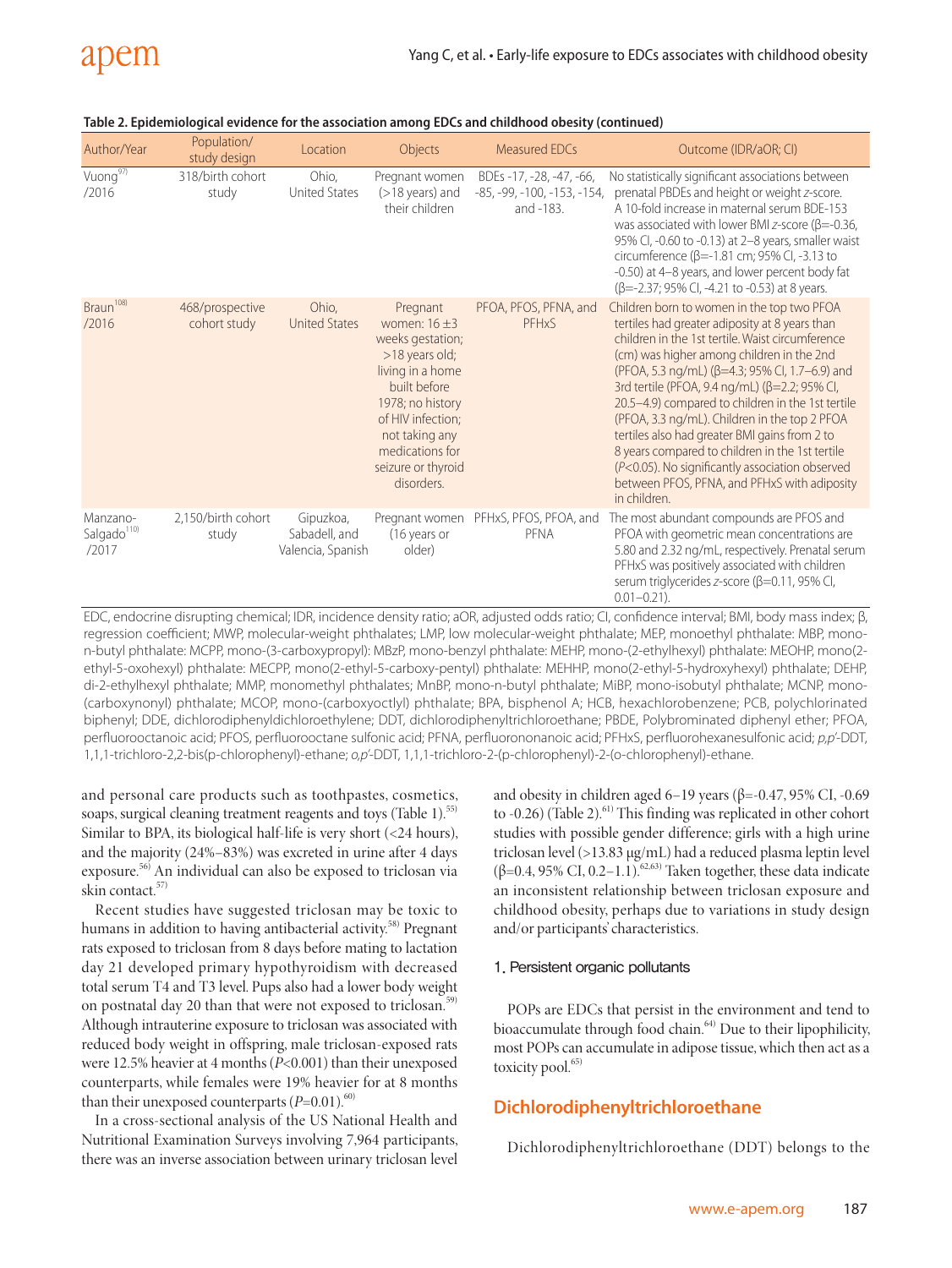# adem

organochlorine pesticides group and refers to a mixture of 1,1,1-trichloro-2,2-bis(p-chlorophenyl)-ethane (*p,p'*-DDT) and 1,1,1-trichloro-2-(p-chlorophenyl)-2-(o-chlorophenyl) ethane (*o,p'*-DDT). Although the usage of DDT has been banned worldwide since the last century, it is still commonly used in malaria-endemic countries such as sub-Saharan Africa and India.<sup>66)</sup> Of note, its half-life in the atmosphere and soil can be as long as 2.5 years and 20–30 years, respectively (Table 1).<sup>67)</sup> Previous studies revealed that DDT posed negative effects on the reproductive system by altering endometrial function through kinase transduction pathway via an estrogen receptorindependent mechanism.<sup>68,69)</sup> DDT could increase the gene expressions regulating adipogenesis such as peroxisomeproliferator activated receptor-γ (PPARγ) and CCAAT/ enhancer-binding protein α (C/EBPα), enhance adipocyte differentiation from preadipocytes and adipogenic stem cells, which resulted in increased cellular uptake of fatty acids.<sup>70,71)</sup>

Several studies have demonstrated that prenatal exposure to DDT and dichlorodiphenyldichloroethylene (DDE) is associated with childhood obesity,<sup>20,72,73)</sup> with possible gender differences. Every 10-fold increase in prenatal DDT and DDE concentrations was positively associated with increased odds of becoming overweight or obesity in boys (for o,p'-DDT, adjusted odds ratio [aOR], 2.5; 95% CI, 1.0–6.3; for p,p'-DDT, aOR, 2.1; 95% CI, 1.0–4.5), but not reported in girls.<sup>74)</sup> This obesogenic effect was evident in the first 6 months after birth and might persist until teenage or adulthood.<sup>20,74,75)</sup> However, isomers of DDT may have different effects. Every unit increase in p,p'- DDT was associated with increased birth weight  $β=274 g (95%$ CI, 122–425), while exposure to either o,p'-DDT was associated with decreased birth weight  $\beta$ =-153 g (95% CI, -296 to -10).<sup>76)</sup> Given the similarity in molecular structure between DDT and thyroid hormones, it has been postulated that DDT may promote obesity via disruption of thyroid homeostasis, although this requires confirmation in future mechanistic studies.<sup>77,78)</sup>

#### **Polychlorinated biphenyls**

Polychlorinated biphenyls (PCBs) are derived from biphenyl, where the hydrogen atoms of biphenyl are replaced by chlorine atoms to form 209 different congeners. PCBs are widely employed in industrial production (transformers and large capacitors), nominally closed systems (hydraulic fluids and lubricants) and open applications (carbonless copy paper) (Table 1).<sup>79)</sup> PCBs have been banned since 2001, after the Stockholm Convention. $80$ ) They have long half-lives (0.4–11.4 years in humans and  $1-20$  years in soil).<sup>81-84)</sup> Due to their lipophilicity, PCBs tend to accumulate in adipose tissue. Exposure to PCBs could promote adipogenesis and increase the release of inflammatory cytokines and lipid accumulation during adipocytes differentiation.<sup>64,85,86)</sup>

In a cross-sectional study involving 526 mother-child pairs, prenatal exposure to di-ortho PCBs (including PCB-138, -153, -180) was significantly associated with increased birth weight (β=137 g; 95% CI, 76–198; *P*=0.02).<sup>87)</sup> This was further

supported by several prospective cohort studies that reported the detrimental effect of prenatal PCBs exposure on the development of obesity during neonatal period, which might persist until childhood (Table 2).<sup>72,88)</sup> By contrast, in another prospective cohort study in the Inuit population, plasma PCB-153 level was inversely associated with body weight during childhood (Table 2).<sup>89)</sup> A similar trend was found in a pooled analysis of seven European cohort studies; postnatal PCB 153 exposure was associated with a reduced weight-for-age *z*-score ( $\beta$ =-0.10; 95% CI, -0.19 to -0.01, for every interquartile range increase of 183 ng/g lipid).<sup>90)</sup>

Different PCB congeners could have different effects on childhood obesity. Therefore, more epidemiological studies are needed to clarify the obesogenic effects of different congeners and total effects of PCBs mixture.

### **Polybrominated diphenyl ethers**

Polybrominated diphenyl ethers (PBDEs) are organobromine compounds that have been extensively applied as flame retardants in consumer products including furniture foam, plastics, electronics and textiles (Table 1). $91)$  Use of PBDEs has been banned since 2004. However, they continue to enter the environment from consumer products and waste.<sup>92)</sup> Similar to PCBs, replacement of hydrogen atoms by bromine atoms in biphenyl ethers generates 209 congeners of PBDEs. In general, the biological half-life of PBDEs is long, which ranges from 1.8–3 years for BDE-47 to  $6.6-11.7$  years for BDE-153.<sup>93</sup>

Infants (73 $\pm$ 7 ng/g lipid) and young children (28 $\pm$ 8 ng/g lipid) had higher concentration of total PBDEs than adults (15±5 ng/g lipid) after exposure via maternal transfer and breast milk consumption. $94$ <sup>24</sup>) BDE-47, -99, -100, and -153 were the most abundantly detected congeners.<sup>95)</sup> In a US longitudinal birth cohort involving 224 mother-child pairs, every 10-fold increase in maternal serum PBDEs (including BDE-47, -99, -100, -153 ) had an inverse association with BMI *z*-scores in girls (β=-0.41; 95% CI, -0.87 to -0.05) (Table 2). <sup>96</sup> A cohort study involving 413 mothers in Sweden demonstrated that PBDEs (sum of BDE-47, -99, -100, and −153) level in breast milk were inverse associated with birth weight in the multivariate model (β=-106; 95% CI,  $-158$  to  $-54$ ).<sup>87)</sup> Another cohort study involving 318 motherchild pairs reported no statistically significant associations observed between prenatal PBDEs (including BDEs-28, -47, -99, -100, -153) and birth weight *z*-score, whereby a 10-fold increase in maternal serum BDE-153 was associated with a lower BMI *z*-score at 2–8 years, decreased waist circumference at 4–8 years, and decreased body fat percentage at 8 years (Table 2). $\frac{97}{2}$ 

Our research group and others have demonstrated that PBDEs induced *in vitro* adipocytes differentiation by increasing the expressions of genes involved in the adipogenesis and lipid accumulation.<sup>98-100</sup> In mice models, prenatal exposure of BDE 47 worsened hepatic steatosis and metabolic profiles in the offspring, possibly via the alteration of gut microbiome and impairment of insulin sensitivity.<sup>101,102)</sup> In male rats, a low dose of BDE 47 increased plasma insulin-like growth factor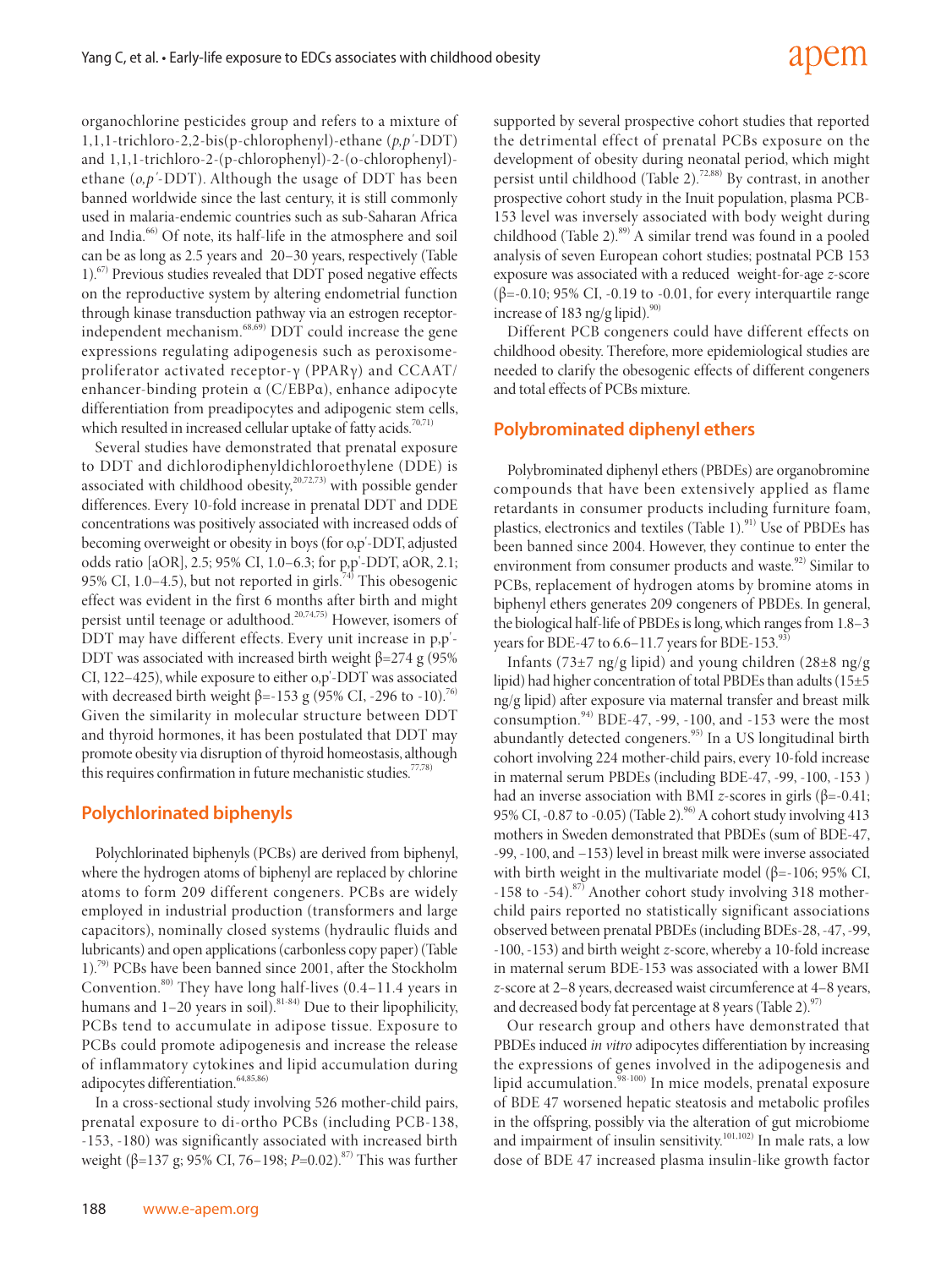1 level and impaired glucose metabolism.<sup>103,104)</sup> These results suggest that BDE 47 can be an environmental obesogen, while the obesogenic effects of other PBDEs congeners remain to be verified in epidemiological and laboratory studies.

# **Per- and polyfluoroalkyl substances**

Per- and polyfluoroalkyl substances (PFAS) belong to a class of synthetic fluorinated chemicals that are widely employed as stain- or oil-resistant coating materials for textiles, carpet, food containers and industrial surfactants.<sup>105)</sup> The biological half-life of PFAS is more than 4 years. Given their relatively stable structure, PFAS are extremely resistant to chemical and biological degradation, with high bioaccumulation in human body through the food chain.<sup>105,106)</sup> Four types of PFAS including perfluorooctanoic acid (PFOA), perfluorooctane sulfonic acid (PFOS), perfluorononanoic acid (PFNA), and perfluorohexane sulfonic acid (PFHxS), are the most universally detected in the serum of pregnant women and children as well as in general population.<sup>107-109)</sup>

Compared to health-based guidance of 0.04 µg/L for PFOA in drinking water, PFOS and PFOA are the most frequently detected congeners in the PFAS family and their geometric mean concentrations in pregnant women are 5.80 and 2.32 ng/ mL respectively, while the mean concentration of PFNA and PFHxS are  $0.66$  and  $0.61$  ng/mL.<sup>110)</sup> Excess maternal PFOA exposure was associate with increased waist circumference  $(β=4.3; 95% CI, 1.7–6.9)$  in children at 8 years old (Table 2).<sup>108)</sup> Furthermore, high prenatal PFAS, PFOA and PFOS levels were associated with increased serum total cholesterol, low-density lipoprotein cholesterol, and triglyceride levels in children.<sup>110,111</sup>) Interestingly, another prospective cohort study involving 665 mother-child pairs observed inverse associations between PFOS or PFOA and homeostatic model assessment of insulin resistance when children were around 7 years old  $(\beta = -10.1, 95\%)$ CI, -16.4 to -3.3; and β=-0.1, 95% CI, -17.3 to -2.3 for PFOS and PFOA, respectively).<sup>112)</sup>

In animal models, PFOA, PFOS and perfluoroalkyl acids increase lipid accumulation, promote insulin resistance and induce adipocytes differentiation, resulting in obesity.<sup>113-116)</sup> However, *in utero* exposure to C57BL/6J-Min/+ (multiple intestinal neoplasia) mice with either PFOS or PFOA did not significantly increase the body weight of offspring.<sup>117)</sup> Therefore, the obesogenic effects of PFOA and PFOS need to be verified with additional animal studies and epidemiological data.

## **Possible mechanisms linking POPs, obesity, and diabetes**

There are several postulated mechanisms that can explain the effects of EDCs on early-life obesity, including mitochondrial dysfunction and epigenetic regulation.

## **Mitochondrial dysfunction and oxidative stress**

Mitochondrial dysfunction can induce the development of cardiometabolic diseases including obesity, diabetes and cancer.<sup>118)</sup> Mitochondrial dysfunction increases the accumulation of diacylglycerol (metabolites of fatty acids metabolism)<sup>119)</sup> and reactive oxygen species  $(ROS),<sup>120)</sup>$  particularly in insulinresistant tissues (such as liver tissue).<sup>118)</sup>

In obese mice, exposure to a PCB mixture (Aroclor 1260) impaired mitochondrial function and increased adipokines le vel, which could mediate inflammation and insulin resistance.121) A study in C57BL/6J mice demonstrated that visceral obesity, insulin resistance and glucose intolerance occurred when mice were fed salmon contaminated with PCBs (PCB-28, -52, -101, -138, -153, -180).<sup>122)</sup> Taken together, these findings suggest that mitochondrial dysfunction is one of the key factors in the development of obesity associated with chronic exposure to POPs.

Oxidative stress also contributes to the development of obesity.<sup>123,124)</sup> Multiple studies showed that ROS such as  $H_2O_2$ can induce adipocyte differentiation and lipid peroxidation, leading to obesity and metabolic syndrome.<sup>123,125-128)</sup> In addition to mitochondrial dysfunction,<sup>120,129)</sup> ROS increases the transcriptional activity of PPARγ and C/EBPα, which are the key transcriptional factors for adipogenesis.<sup>100,130,131)</sup> Oxidation stress is often correlated with DNA oxidation because obesity causes significant oxidative stress, oxidative DNA damage, and changes of DNA methylation pattern in the tissue.<sup>126,132)</sup> BDE-47 has been reported to increase the intracellular and mitochondrial ROS levels, adipocyte differentiation, lipid peroxidation, and DNA oxidation.100,133,134) Importantly, inhibition of mitochondrial ROS production suppressed BDE-47-induced lipid accumulation and insulin resistance.<sup>100)</sup> These results were confirmed by a decreased ratio of GSH to GSSG, which are biomarker of oxidative stress.

# **DNA methylation**

DNA methylation, an epigenetic mechanism, involves addition of methyl groups to DNA, thereby modifying the activity of the DNA segment without changing the sequence. This can repress gene transcription, especially when methylation sites are located in a promoter region. Many POPs and BPA can induce DNA methylation.135) Among 70 general workers in Arctic Council (which monitored the levels of pollutants in all Arctic environment), high serum POPs levels were associated with global DNA hypomethylation.<sup>136)</sup> An inverse relationship was found between plasma levels of methylation of cytosine residues and many POPs including p,p'-DDT.

In a mouse model with the 3T3-L1 cell line, exposure to BDE-47 and PCB-153 altered DNA methylation levels.<sup>99,135)</sup> Three hypomethylation CpG sites were located in the promoter region of PPAR  $γ2$ , which is the key transcription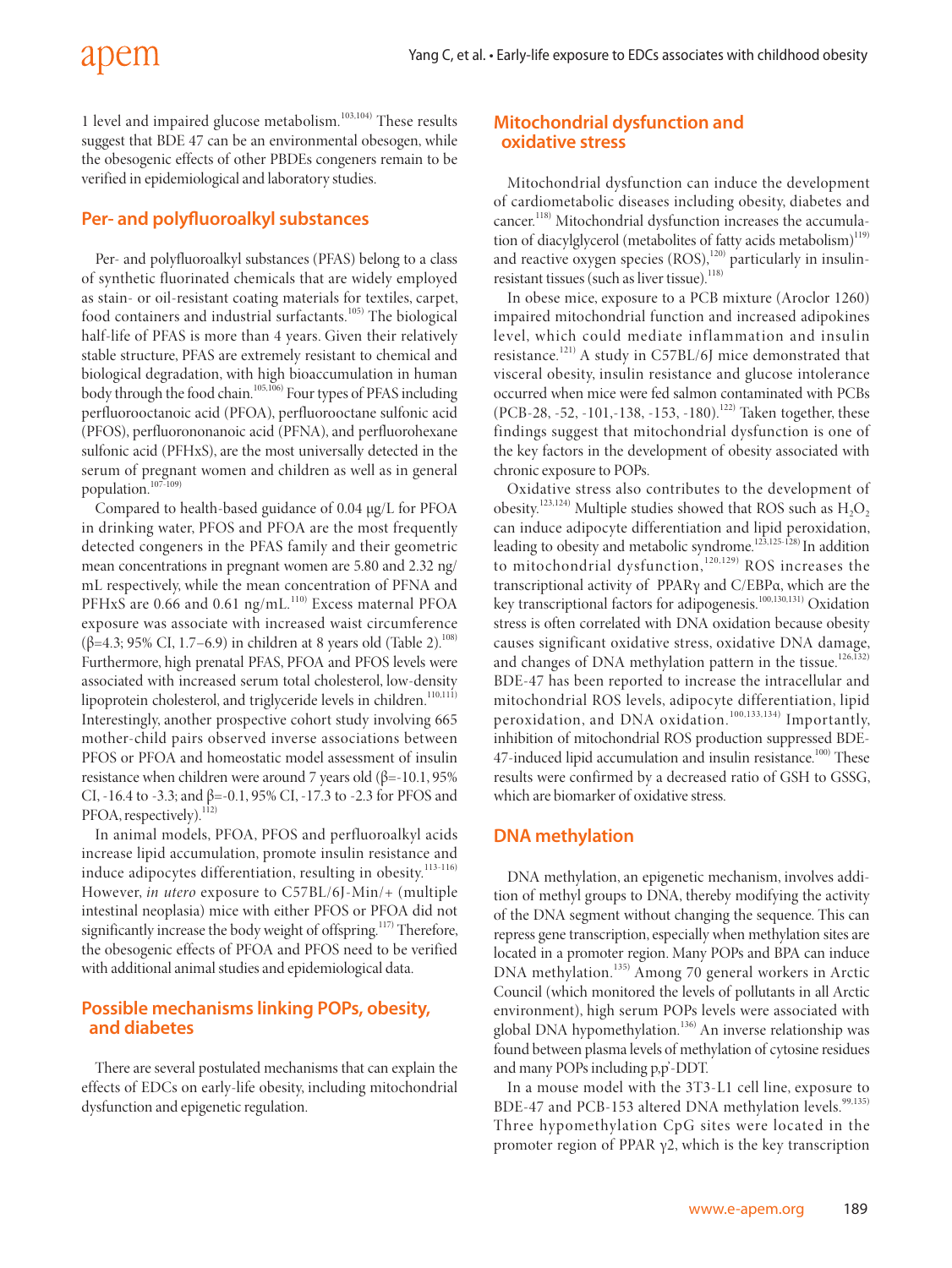factor for adipogenesis.99,135) *In vitro* studies had demonstrated that PFOS and PFOA induced adipocyte differentiation via DNA methylation and Nrf2 pathways.<sup>115,116,135)</sup> Thus, DNA methylation may be one of the mechanisms by which organic pollutants predispose animals to obesity.

# **Conclusions**

This is epidemiological and preclinical evidence that perinatal exposure to EDCs has detrimental effects in children. Earlylife exposure to EDCs may impose an increased risk of obesity in later life, likely via impaired mitochondrial function and epigenetic dysregulation. Well-designed animal and prospective cohort studies are needed to provide more mechanistic insights on the relationships between EDCs and childhood obesity. Heightened efforts from governments and other stakeholders are warranted to formulate effective health policy and disseminate health education programs to raise public awareness to protect our youth from the detrimental effects of EDCs.

## **Acknowledgments**

This work was supported by the grants from Mr. Kwok Yat Wai and Madam Kwok Chung Bo Fun Graduate School Development Fund, Hong Kong Baptist University; National Natural Science Foundation of China (General Program 21577115 and 21477101); the Research Grant Council of Hong Kong (RGC GRF 463612, 14104314, 12300114); Faculty Research Grants from the Hong Kong Baptist University (FRG2/15-16/067; FRG2/16-17/049; FRG2/17-18/072); Hong Kong Health and Medical Research Fund (HMRF/ 03144376); and HKASO research grant 2015-16.

## **References**

- 1. Daniels SR, Arnett DK, Eckel RH, Gidding SS, Hayman LL, Kumanyika S, et al. Overweight in children and adolescents: pathophysiology, consequences, prevention, and treatment. Circulation 2005;111:1999-2012.
- 2. Must A. Does overweight in childhood have an impact on adult health? Nutr Rev 2003;61:139-42.
- 3. Berenson GS, Srinivasan SR, Bao W, Newman WP 3rd, Tracy RE, Wattigney WA. Association between multiple cardiovascular risk factors and atherosclerosis in children and young adults. The Bogalusa Heart Study. N Engl J Med 1998;338:1650-6.
- 4. Lauer RM, Lee J, Clarke WR. Factors affecting the relationship between childhood and adult cholesterol levels: the Muscatine Study. Pediatrics 1988;82:309-18.
- 5. Lauer RM, Clarke WR. Childhood risk factors for high adult blood pressure: the Muscatine Study. Pediatrics 1989;84:633-41.
- 6. Goodman E, Whitaker RC. A prospective study of the

role of depression in the development and persistence of adolescent obesity. Pediatrics 2002;110:497-504.

- 7. GBD 2015 Obesity Collaborators, Afshin A, Forouzanfar MH, Reitsma MB, Sur P, Estep K, et al. Health effects of overweight and obesity in 195 countries over 25 years. N Engl J Med 2017;377:13-27.
- 8. Heymsfield SB, Wadden TA. Mechanisms, pathophysiology, and management of obesity. N Engl J Med 2017;376:254- 66.
- 9. Janssen I, Katzmarzyk PT, Boyce WF, Vereecken C, Mulvihill C, Roberts C, et al. Comparison of overweight and obesity prevalence in school-aged youth from 34 countries and their relationships with physical activity and dietary patterns. Obes Rev 2005;6:123-32.
- 10. Anderson PM, Butcher KE. Childhood obesity: trends and potential causes. Future Child 2006;16:19-45.
- 11. La Merrill M, Birnbaum LS. Childhood obesity and environmental chemicals. Mt Sinai J Med 2011;78:22-48.
- 12. Valvi D, Mendez MA, Martinez D, Grimalt JO, Torrent M, Sunyer J, et al. Prenatal concentrations of polychlorinated biphenyls, DDE, and DDT and overweight in children: a prospective birth cohort study. Environ Health Perspect 2012;120:451-7.
- 13. Scinicariello F, Buser MC. Urinary polycyclic aromatic hydrocarbons and childhood obesity: NHANES (2001- 2006). Environ Health Perspect 2014;122:299-303.
- 14. Verhulst SL, Nelen V, Hond ED, Koppen G, Beunckens C, Vael C, et al. Intrauterine exposure to environmental pollutants and body mass index during the first 3 years of life. Environ Health Perspect 2009;117:122-6.
- 15. Halldorsson TI, Rytter D, Haug LS, Bech BH, Danielsen I, Becher G, et al. Prenatal exposure to perfluorooctanoate and risk of overweight at 20 years of age: a prospective cohort study. Environ Health Perspect 2012;120:668-73.
- 16. Zoeller RT, Brown TR, Doan LL, Gore AC, Skakkebaek NE, Soto AM, et al. Endocrine-disrupting chemicals and public health protection: a statement of principles from The Endocrine Society. Endocrinology 2012;153:4097-110.
- 17. Manickum T, John W. Occurrence, fate and environmental risk assessment of endocrine disrupting compounds at the wastewater treatment works in Pietermaritzburg (South Africa). Sci Total Environ 2014;468-469:584-97.
- 18. Rudel RA, Camann DE, Spengler JD, Korn LR, Brody JG. Phthalates, alkylphenols, pesticides, polybrominated diphenyl ethers, and other endocrine-disrupting compounds in indoor air and dust. Environ Sci Technol 2003;37:4543-53.
- 19. Geyer HJ, Rimkus GG, Scheunert I, Kaune A, Schramm KW, Kettrup A, et al. Bioaccumulation and occurrence of endocrine-disrupting chemicals (EDCs), persistent organic pollutants (POPs), and other organic compounds in fish and other organisms including humans. In: Beek B, Bohling S, editors. Bioaccumulation – New Aspects and Developments. Berlin: Springer; 2000. p. 1-166.
- 20. Mendez MA, Garcia-Esteban R, Guxens M, Vrijheid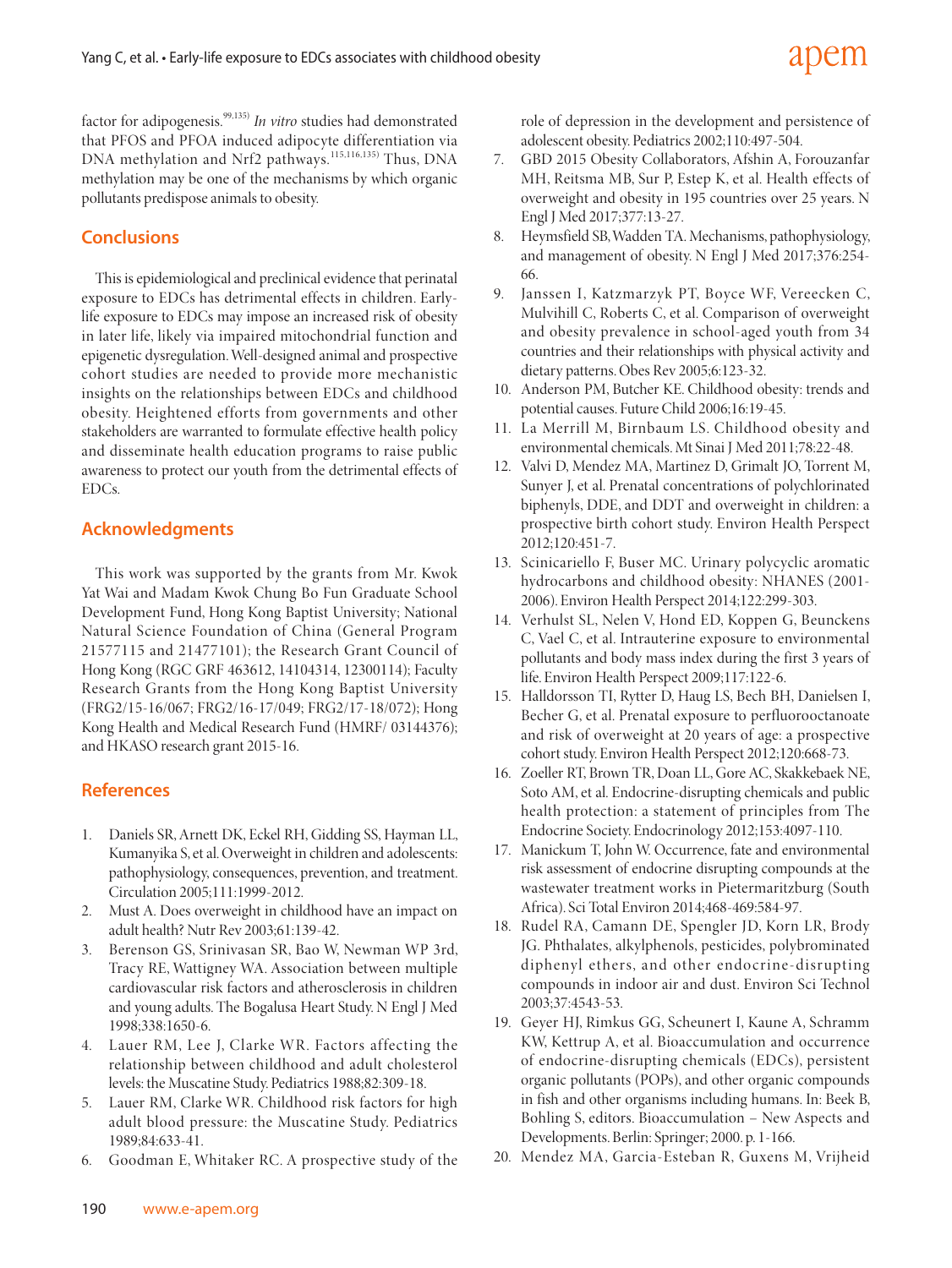M, Kogevinas M, Goñi F, et al. Prenatal organochlorine compound exposure, rapid weight gain, and overweight in infancy. Environ Health Perspect 2011;119:272-8.

- 21. Romano ME, Savitz DA, Braun JM. Challenges and future directions to evaluating the association between prenatal exposure to endocrine disrupting chemicals and childhood obesity. Curr Epidemiol Rep 2014;1:57-66.
- 22. Agay-Shay K, Martinez D, Valvi D, Garcia-Esteban R, Basagaña X, Robinson O, et al. Exposure to endocrinedisrupting chemicals during pregnancy and weight at 7 years of age: a multi-pollutant approach. Environ Health Perspect 2015;123:1030-7.
- 23. Schettler T. Human exposure to phthalates via consumer products. Int J Androl 2006;29:134-9.
- 24. Trasande L, Sathyanarayana S, Jo Messito M, S Gross R, Attina TM, Mendelsohn AL. Phthalates and the diets of U.S. children and adolescents. Environ Res 2013;126:84-90.
- 25. Sathyanarayana S, Karr CJ, Lozano P, Brown E, Calafat AM, Liu F, et al. Baby care products: possible sources of infant phthalate exposure. Pediatrics 2008;121:e260-8.
- 26. Bornehag CG, Lundgren B, Weschler CJ, Sigsgaard T, Hagerhed-Engman L, Sundell J. Phthalates in indoor dust and their association with building characteristics. Environ Health Perspect 2005;113:1399-404.
- 27. Braun JM, Just AC, Williams PL, Smith KW, Calafat AM, Hauser R. Personal care product use and urinary phthalate metabolite and paraben concentrations during pregnancy among women from a fertility clinic. J Expo Sci Environ Epidemiol 2014;24:459-66.
- 28. Mankidy R, Wiseman S, Ma H, Giesy JP. Biological impact of phthalates. Toxicol Lett 2013;217:50-8.
- 29. Wolff MS, Engel SM, Berkowitz GS, Ye X, Silva MJ, Zhu C, et al. Prenatal phenol and phthalate exposures and birth outcomes. Environ Health Perspect 2008;116:1092-7.
- 30. Agency EP. Assessing and Managing Chemicals under TSCA. Phthalates [Internet]. Washington, DC: U.S. Environmental Protection Agency; 2012 Mar 14 [cited 2018 Nov 7]. Available from: https://www.epa.gov/assessingand-managing-chemicals-under-tsca/phthalates.
- 31. Dodson RE, Nishioka M, Standley LJ, Perovich LJ, Brody JG, Rudel RA. Endocrine disruptors and asthma-associated chemicals in consumer products. Environ Health Perspect 2012;120:935-43.
- 32. Buser MC, Murray HE, Scinicariello F. Age and sex differences in childhood and adulthood obesity association with phthalates: analyses of NHANES 2007-2010. Int J Hyg Environ Health 2014;217:687-94.
- 33. Zhang Y, Meng X, Chen L, Li D, Zhao L, Zhao Y, et al. Age and sex-specific relationships between phthalate exposures and obesity in Chinese children at puberty. PLoS One 2014;9:e104852.
- 34. Kim JH, Park H, Lee J, Cho G, Choi S, Choi G, et al. Association of diethylhexyl phthalate with obesity-related markers and body mass change from birth to 3 months of age. J Epidemiol Community Health 2016;70:466-72.
- 35. Hatch EE, Nelson JW, Qureshi MM, Weinberg J, Moore LL, Singer M, et al. Association of urinary phthalate metabolite concentrations with body mass index and waist circumference: a cross-sectional study of NHANES data, 1999-2002. Environ Health 2008;7:27.
- 36. Teitelbaum SL, Mervish N, Moshier EL, Vangeepuram N, Galvez MP, Calafat AM, et al. Associations between phthalate metabolite urinary concentrations and body size measures in New York City children. Environ Res 2012;112:186-93.
- 37. Deierlein AL, Wolff MS, Pajak A, Pinney SM, Windham GC, Galvez MP, et al. Longitudinal associations of phthalate exposures during childhood and body size measurements in young girls. Epidemiology 2016;27:492-9.
- 38. Smerieri A, Testa C, Lazzeroni P, Nuti F, Grossi E, Cesari S, et al. Di-(2-ethylhexyl) phthalate metabolites in urine show age-related changes and associations with adiposity and parameters of insulin sensitivity in childhood. PLoS One 2015;10:e0117831.
- 39. Schmidt JS, Schaedlich K, Fiandanese N, Pocar P, Fischer B. Effects of di(2-ethylhexyl) phthalate (DEHP) on female fertility and adipogenesis in C3H/N mice. Environ Health Perspect 2012;120:1123-9.
- 40. Valvi D, Casas M, Romaguera D, Monfort N, Ventura R, Martinez D, et al. Prenatal phthalate exposure and childhood growth and blood pressure: evidence from the Spanish INMA-Sabadell Birth Cohort Study. Environ Health Perspect 2015;123:1022-9.
- 41. von Goetz N, Wormuth M, Scheringer M, Hungerbühler K. Bisphenol a: how the most relevant exposure sources contribute to total consumer exposure. Risk Anal 2010;30:473-87.
- 42. Ehrlich S, Calafat AM, Humblet O, Smith T, Hauser R. Handling of thermal receipts as a source of exposure to bisphenol A. JAMA 2014;311:859-60.
- 43. Geens T, Apelbaum TZ, Goeyens L, Neels H, Covaci A. Intake of bisphenol A from canned beverages and foods on the Belgian market. Food Addit Contam Part A Chem Anal Control Expo Risk Assess 2010;27:1627-37.
- 44. Thayer KA, Doerge DR, Hunt D, Schurman SH, Twaddle NC, Churchwell MI, et al. Pharmacokinetics of bisphenol A in humans following a single oral administration. Environ Int 2015;83:107-15.
- 45. Hoepner LA, Whyatt RM, Widen EM, Hassoun A, Oberfield SE, Mueller NT, et al. Bisphenol A and Adiposity in an Inner-City Birth Cohort. Environ Health Perspect 2016;124:1644-50.
- 46. Volberg V, Harley K, Calafat AM, Davé V, McFadden J, Eskenazi B, et al. Maternal bisphenol a exposure during pregnancy and its association with adipokines in Mexican-American children. Environ Mol Mutagen 2013;54:621-8.
- 47. Trasande L, Attina TM, Blustein J. Association between urinary bisphenol A concentration and obesity prevalence in children and adolescents. JAMA 2012;308:1113-21.
- 48. Wang HX, Zhou Y, Tang CX, Wu JG, Chen Y, Jiang QW.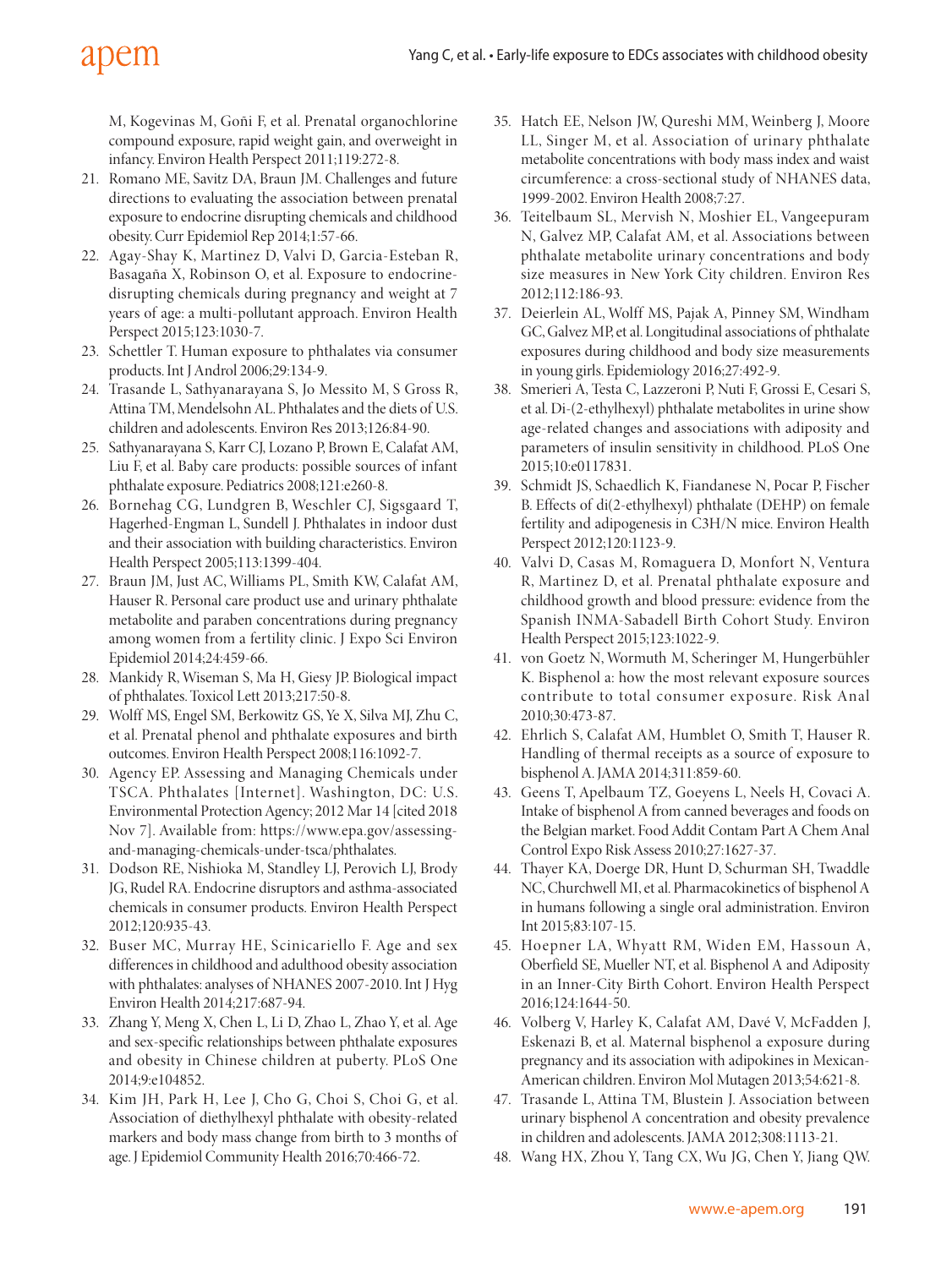Association between bisphenol A exposure and body mass index in Chinese school children: a cross-sectional study. Environ Health 2012;11:79.

- 49. Durando M, Kass L, Piva J, Sonnenschein C, Soto AM, Luque EH, et al. Prenatal bisphenol A exposure induces preneoplastic lesions in the mammary gland in Wistar rats. Environ Health Perspect 2007;115:80-6.
- 50. Somm E, Schwitzgebel VM, Toulotte A, Cederroth CR, Combescure C, Nef S, et al. Perinatal exposure to bisphenol a alters early adipogenesis in the rat. Environ Health Perspect 2009;117:1549-55.
- 51. Angle BM, Do RP, Ponzi D, Stahlhut RW, Drury BE, Nagel SC, et al. Metabolic disruption in male mice due to fetal exposure to low but not high doses of bisphenol A (BPA): evidence for effects on body weight, food intake, adipocytes, leptin, adiponectin, insulin and glucose regulation. Reprod Toxicol 2013;42:256-68.
- 52. Zhao C, Xie P, Yong T, Wang H, Chung ACK, Cai Z. MALDI-MS imaging reveals asymmetric spatial distribution of lipid metabolites from bisphenol S-induced nephrotoxicity. Anal Chem 2018;90:3196-204.
- 53. Rochester JR, Bolden AL. Bisphenol S and F: A systematic review and comparison of the hormonal activity of bisphenol A substitutes. Environ Health Perspect 2015;123:643-50.
- 54. Liu B, Lehmler HJ, Sun Y, Xu G, Liu Y, Zong G, et al. Bisphenol A substitutes and obesity in US adults: analysis of a population-based, cross-sectional study. Lancet Planet Health 2017;1:e114-22.
- 55. Rodricks JV, Swenberg JA, Borzelleca JF, Maronpot RR, Shipp AM. Triclosan: a critical review of the experimental data and development of margins of safety for consumer products. Crit Rev Toxicol 2010;40:422-84.
- 56. Sandborgh-Englund G, Adolfsson-Erici M, Odham G, Ekstrand J. Pharmacokinetics of triclosan following oral ingestion in humans. J Toxicol Environ Health A 2006;69:1861-73.
- 57. Calafat AM, Ye X, Wong LY, Reidy JA, Needham LL. Urinary concentrations of triclosan in the U.S. population: 2003- 2004. Environ Health Perspect 2008;116:303-7.
- 58. James MO, Li W, Summerlot DP, Rowland-Faux L, Wood CE. Triclosan is a potent inhibitor of estradiol and estrone sulfonation in sheep placenta. Environ Int 2010;36:942-9.
- 59. Rodríguez PE, Sanchez MS. Maternal exposure to triclosan impairs thyroid homeostasis and female pubertal development in Wistar rat offspring. J Toxicol Environ Health A 2010;73:1678-88.
- 60. Rabaglino MB, Moreira-Espinoza MJ, Lopez JP, Garcia NH, Beltramo D. Maternal Triclosan consumption alters the appetite regulatory network on Wistar rat offspring and predispose to metabolic syndrome in the adulthood. Endocr J 2016;63:1007-16.
- 61. Li S, Zhao J, Wang G, Zhu Y, Rabito F, Krousel-Wood M, et al. Urinary triclosan concentrations are inversely associated with body mass index and waist circumference in the US

general population: Experience in NHANES 2003-2010. Int J Hyg Environ Health 2015;218:401-6.

- 62. Shapiro GD, Arbuckle TE, Ashley-Martin J, Fraser WD, Fisher M, Bouchard MF, et al. Associations between maternal triclosan concentrations in early pregnancy and gestational diabetes mellitus, impaired glucose tolerance, gestational weight gain and fetal markers of metabolic function. Environ Res 2018;161:554-61.
- 63. Kalloo G, Calafat AM, Chen A, Yolton K, Lanphear BP, Braun JM. Early life Triclosan exposure and child adiposity at 8 Years of age: a prospective cohort study. Environ Health 2018;17:24.
- 64. Yang C, Kong APS, Cai Z, Chung ACK. Persistent organic pollutants as risk factors for obesity and diabetes. Curr Diab Rep 2017;17:132.
- 65. La Merrill M, Emond C, Kim MJ, Antignac JP, Le Bizec B, Clément K, et al. Toxicological function of adipose tissue: focus on persistent organic pollutants. Environ Health Perspect 2013;121:162-9.
- 66. Prato M, Polimeni M, Giribaldi G. DDT as anti-malaria tool: the bull in the China shop or the elephant in the room? London: INTECH Open Access Publisher; 2013.
- 67. Zhang C, Liu L, Ma Y, Li F. Using isomeric and metabolic ratios of DDT to identify the sources and fate of DDT in Chinese agricultural topsoil. Environ Sci Technol 2018;52:1990-6.
- 68. Ben Rhouma K, Tébourbi O, Krichah R, Sakly M. Reproductive toxicity of DDT in adult male rats. Hum Exp Toxicol 2001;20:393-7.
- 69. Tiemann U. In vivo and in vitro effects of the organochlorine pesticides DDT, TCPM, methoxychlor, and lindane on the female reproductive tract of mammals: a review. Reprod Toxicol 2008;25:316-26.
- 70. Kim J, Sun Q, Yue Y, Yoon KS, Whang KY, Marshall Clark J, et al. 4,4'-Dichlorodiphenyltrichloroethane (DDT) and 4,4'-dichlorodiphenyldichloroethylene (DDE) promote adipogenesis in 3T3-L1 adipocyte cell culture. Pestic Biochem Physiol 2016;131:40-5.
- 71. Strong AL, Shi Z, Strong MJ, Miller DF, Rusch DB, Buechlein AM, et al. Effects of the endocrine-disrupting chemical DDT on self-renewal and differentiation of human mesenchymal stem cells. Environ Health Perspect 2015;123:42-8.
- 72. Tang-Péronard JL, Heitmann BL, Andersen HR, Steuerwald U, Grandjean P, Weihe P, et al. Association between prenatal polychlorinated biphenyl exposure and obesity development at ages 5 and 7 y: a prospective cohort study of 656 children from the Faroe Islands. Am J Clin Nutr 2014;99:5-13.
- 73. Valvi D, Mendez MA, Garcia-Esteban R, Ballester F, Ibarluzea J, Goñi F, et al. Prenatal exposure to persistent organic pollutants and rapid weight gain and overweight in infancy. Obesity (Silver Spring) 2014;22:488-96.
- 74. Warner M, Wesselink A, Harley KG, Bradman A, Kogut K, Eskenazi B. Prenatal exposure to dichlorodi-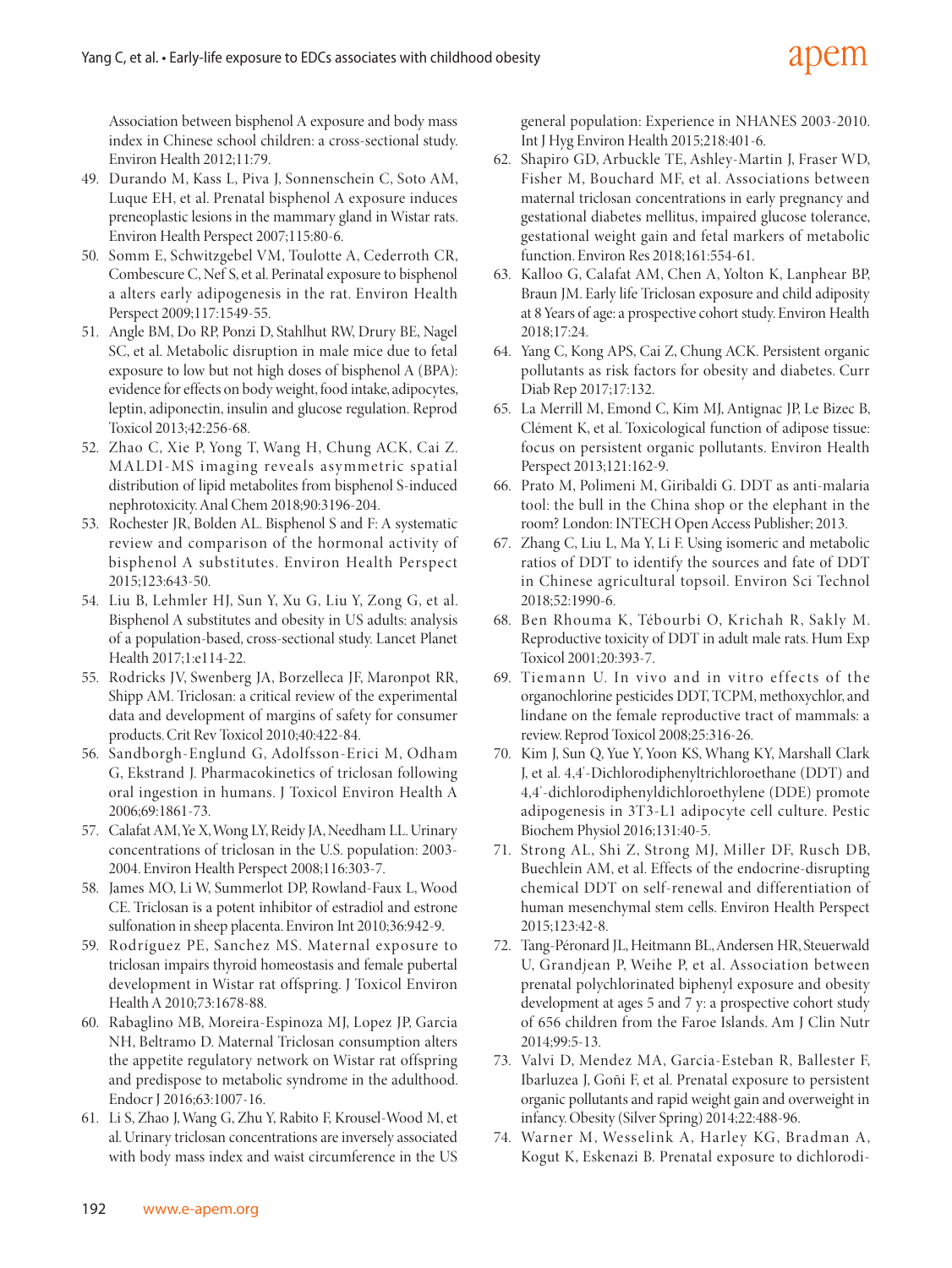# apem

phenyltrichloroethane and obesity at 9 years of age in the CHAMACOS study cohort. Am J Epidemiol 2014;179:1312-22.

- 75. La Merrill M, Cirillo PM, Terry MB, Krigbaum NY, Flom JD, Cohn BA. Prenatal exposure to the pesticide DDT and hypertension diagnosed in women before age 50: a longitudinal birth cohort study. Environ Health Perspect 2013;121:594-9.
- 76. Kezios KL, Liu X, Cirillo PM, Cohn BA, Kalantzi OI, Wang Y, et al. Dichlorodiphenyltrichloroethane (DDT), DDT metabolites and pregnancy outcomes. Reprod Toxicol 2013;35:156-64.
- 77. Liu C, Shi Y, Li H, Wang Y, Yang K. p,p'-DDE disturbs the homeostasis of thyroid hormones via thyroid hormone receptors, transthyretin, and hepatic enzymes. Horm Metab Res 2011;43:391-6.
- 78. Grandone A, Santoro N, Coppola F, Calabrò P, Perrone L, Del Giudice EM. Thyroid function derangement and childhood obesity: an Italian experience. BMC Endocr Disord 2010;10:8.
- 79. Harrad SJ, Sewart AP, Alcock R, Boumphrey R, Burnett V, Duarte-Davidson R, et al. Polychlorinated biphenyls (PCBs) in the British environment: sinks, sources and temporal trends. Environ Pollut 1994;85:131-46.
- 80. Porta M, Zumeta E. Implementing the stockholm treaty on persistent organic pollutants. Occup Environ Med 2002;59:651-2.
- 81. Müller MH, Polder A, Brynildsrud OB, Karimi M, Lie E, Manyilizu WB, et al. Organochlorine pesticides (OCPs) and polychlorinated biphenyls (PCBs) in human breast milk and associated health risks to nursing infants in Northern Tanzania. Environ Res 2017;154:425-34.
- 82. Arinaitwe K, Muir DCG, Kiremire BT, Fellin P, Li H, Teixeira C, et al. Prevalence and sources of polychlorinated biphenyls in the atmospheric environment of Lake Victoria, East Africa. Chemosphere 2018;193:343-50.
- 83. Kania-Korwel I, Lehmler HJ. Toxicokinetics of chiral polychlorinated biphenyls across different species--a review. Environ Sci Pollut Res Int 2016;23:2058-80.
- 84. Terzaghi E, Zanardini E, Morosini C, Raspa G, Borin S, Mapelli F, et al. Rhizoremediation half-lives of PCBs: Role of congener composition, organic carbon forms, bioavailability, microbial activity, plant species and soil conditions, on the prediction of fate and persistence in soil. Sci Total Environ 2018;612:544-60.
- 85. Bourez S, Van den Daelen C, Le Lay S, Poupaert J, Larondelle Y, Thomé JP, et al. The dynamics of accumulation of PCBs in cultured adipocytes vary with the cell lipid content and the lipophilicity of the congener. Toxicol Lett 2013;216:40- 6.
- 86. Arsenescu V, Arsenescu RI, King V, Swanson H, Cassis LA. Polychlorinated biphenyl-77 induces adipocyte differentiation and proinflammatory adipokines and promotes obesity and atherosclerosis. Environ Health Perspect 2008;116:761-8.
- 87. Lignell S, Aune M, Darnerud PO, Hanberg A, Larsson SC, Glynn A. Prenatal exposure to polychlorinated biphenyls (PCBs) and polybrominated diphenyl ethers (PBDEs) may influence birth weight among infants in a Swedish cohort with background exposure: a cross-sectional study. Environ Health 2013;12:44.
- 88. Wohlfahrt-Veje C, Audouze K, Brunak S, Antignac JP, le Bizec B, Juul A, et al. Polychlorinated dibenzo-p-dioxins, furans, and biphenyls (PCDDs/PCDFs and PCBs) in breast milk and early childhood growth and IGF1. Reproduction 2014;147:391-9.
- 89. Dallaire R, Dewailly É, Ayotte P, Forget-Dubois N, Jacobson SW, Jacobson JL, et al. Growth in Inuit children exposed to polychlorinated biphenyls and lead during fetal development and childhood. Environ Res 2014;134:17-23.
- 90. Iszatt N, Stigum H, Verner MA, White RA, Govarts E, Murinova LP, et al. Prenatal and postnatal exposure to persistent organic pollutants and infant growth: a pooled analysis of seven European birth cohorts. Environ Health Perspect 2015;123:730-6.
- 91. Besis A, Samara C. Polybrominated diphenyl ethers (PBDEs) in the indoor and outdoor environments--a review on occurrence and human exposure. Environ Pollut 2012;169:217-29.
- 92. Abbasi G, Buser AM, Soehl A, Murray MW, Diamond ML. Stocks and flows of PBDEs in products from use to waste in the U.S. and Canada from 1970 to 2020. Environ Sci Technol 2015;49:1521-8.
- 93. Geyer HJ, Schramm KW, Darnerud PO, Aune M, Feicht EA, Fried KW, et al. Terminal elimination half-lives of the brominated flame retardants TBBPA, HBCD, and lower brominated PBDEs in humans. Organohalogen Compounds 2004;66:3867-72.
- 94. Toms LM, Harden F, Paepke O, Hobson P, Ryan JJ, Mueller JF. Higher accumulation of polybrominated diphenyl ethers in infants than in adults. Environ Sci Technol 2008;42:7510-5.
- 95. Darrow LA, Jacobson MH, Preston EV, Lee GE, Panuwet P, Hunter RE Jr, et al. Predictors of serum polybrominated diphenyl ether (PBDE) concentrations among children aged 1-5 years. Environ Sci Technol 2017;51:645-54.
- 96. Erkin-Cakmak A, Harley KG, Chevrier J, Bradman A, Kogut K, Huen K, et al. In utero and childhood polybrominated diphenyl ether exposures and body mass at age 7 years: the CHAMACOS study. Environ Health Perspect 2015;123:636-42.
- 97. Vuong AM, Braun JM, Sjödin A, Webster GM, Yolton K, Lanphear BP, et al. Prenatal polybrominated diphenyl ether exposure and body mass index in children up to 8 years of age. Environ Health Perspect 2016;124:1891-7.
- 98. Tung EW, Boudreau A, Wade MG, Atlas E. Induction of adipocyte differentiation by polybrominated diphenyl ethers (PBDEs) in 3T3-L1 cells. PLoS One 2014;9:e94583.
- 99. Kamstra JH, Hruba E, Blumberg B, Janesick A, Mandrup S, Hamers T, et al. Transcriptional and epigenetic mechanisms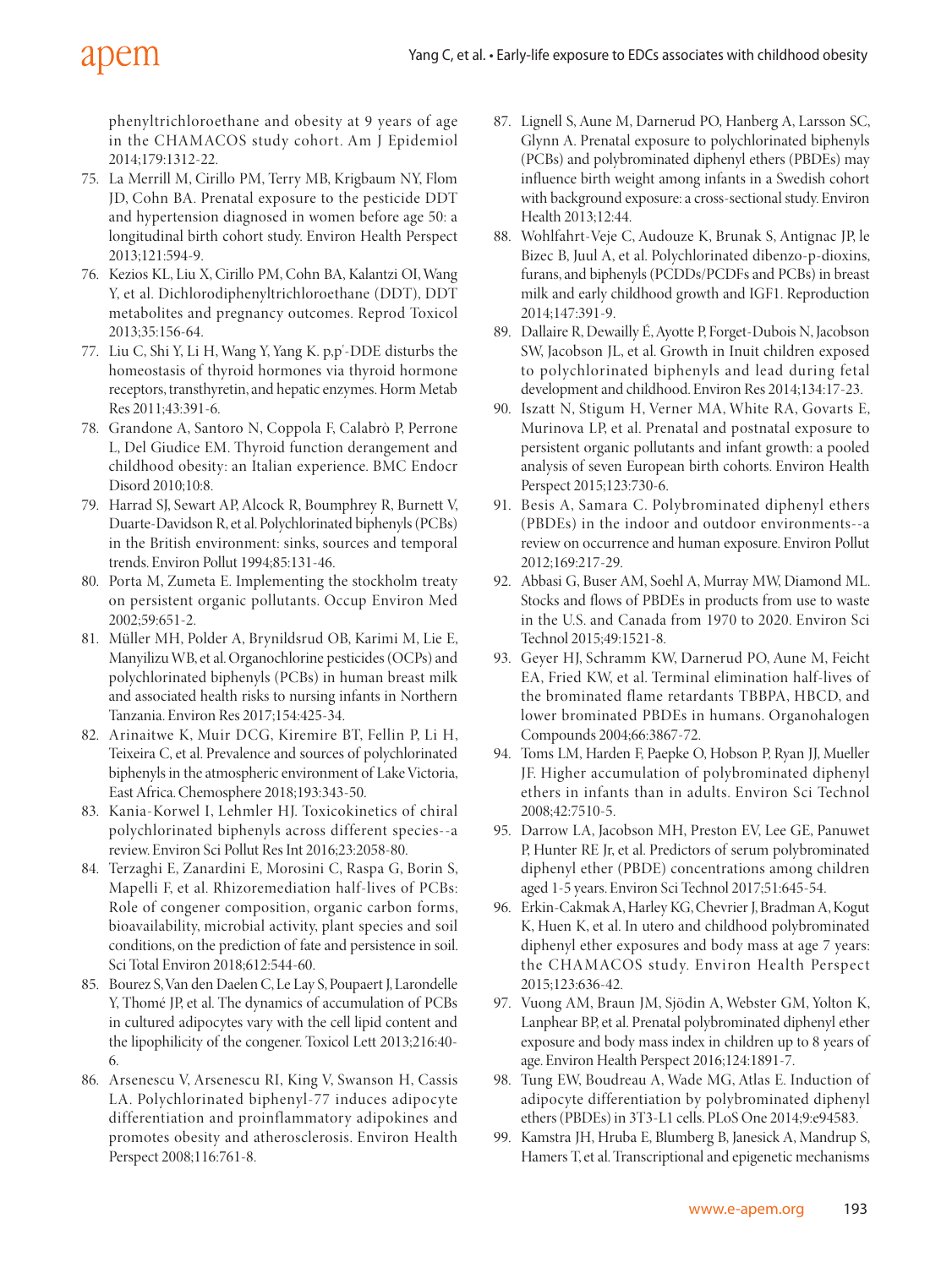underlying enhanced in vitro adipocyte differentiation by the brominated flame retardant BDE-47. Environ Sci Technol 2014;48:4110-9.

- 100.Chunxue Yang, Chi-Ming Wong, Juntong Wei, Arthur C.K. Chung, Zongwei Cai. The brominated flame retardant BDE 47 upregulates purine metabolism and mitochondrial respiration to promote adipocyte differentiation. Science of The Total Environment 2018;644:1312-22.
- 101.McIntyre RL, Kenerson HL, Subramanian S, Wang SA, Kazami M, Stapleton HM, et al. Polybrominated diphenyl ether congener, BDE-47, impairs insulin sensitivity in mice with liver-specific Pten deficiency. BMC Obes 2015;2:3.
- 102.Wang D, Yan J, Teng M, Yan S, Zhou Z, Zhu W. In utero and lactational exposure to BDE-47 promotes obesity development in mouse offspring fed a high-fat diet: impaired lipid metabolism and intestinal dysbiosis. Arch Toxicol 2018;92:1847-60.
- 103. Suvorov A, Battista MC, Takser L. Perinatal exposure to low-dose 2,2',4,4'-tetrabromodiphenyl ether affects growth in rat offspring: what is the role of IGF-1? Toxicology 2009;260:126-31.
- 104.Ross MG, Desai M, Khorram O, McKnight RA, Lane RH, Torday J. Gestational programming of offspring obesity: a potential contributor to Alzheimer's disease. Curr Alzheimer Res 2007;4:213-7.
- 105.Buck RC, Franklin J, Berger U, Conder JM, Cousins IT, de Voogt P, et al. Perfluoroalkyl and polyfluoroalkyl substances in the environment: terminology, classification, and origins. Integr Environ Assess Manag 2011;7:513-41.
- 106.Olsen GW, Burris JM, Ehresman DJ, Froehlich JW, Seacat AM, Butenhoff JL, et al. Half-life of serum elimination of perfluorooctanesulfonate,perfluorohexanesulfonate, and perfluorooctanoate in retired fluorochemical production workers. Environ Health Perspect 2007;115:1298-305.
- 107.Mora AM, Oken E, Rifas-Shiman SL, Webster TF, Gillman MW, Calafat AM, et al. Prenatal exposure to perfluoroalkyl substances and adiposity in early and mid-childhood. Environ Health Perspect 2017;125:467-73.
- 108.Braun JM, Chen A, Romano ME, Calafat AM, Webster GM, Yolton K, et al. Prenatal perfluoroalkyl substance exposure and child adiposity at 8 years of age: The HOME study. Obesity (Silver Spring) 2016;24:231-7.
- 109.Worley RR, Moore SM, Tierney BC, Ye X, Calafat AM, Campbell S, et al. Per- and polyfluoroalkyl substances in human serum and urine samples from a residentially exposed community. Environ Int 2017;106:135-43.
- 110.Manzano-Salgado CB, Casas M, Lopez-Espinosa MJ, Ballester F, Iñiguez C, Martinez D, et al. Prenatal exposure to perfluoroalkyl substances and cardiometabolic risk in children from the Spanish INMA Birth Cohort Study. Environ Health Perspect 2017;125:097018.
- 111.Geiger SD, Xiao J, Ducatman A, Frisbee S, Innes K, Shankar A. The association between PFOA, PFOS and serum lipid levels in adolescents. Chemosphere 2014;98:78-83.
- 112. Fleisch AF, Rifas-Shiman SL, Mora AM, Calafat AM,

Ye X, Luttmann-Gibson H, et al. Early-life exposure to perfluoroalkyl substances and childhood metabolic function. Environ Health Perspect 2017;125:481-7.

- 113.Hines EP, White SS, Stanko JP, Gibbs-Flournoy EA, Lau C, Fenton SE. Phenotypic dichotomy following developmental exposure to perfluorooctanoic acid (PFOA) in female CD-1 mice: Low doses induce elevated serum leptin and insulin, and overweight in mid-life. Mol Cell Endocrinol 2009;304:97-105.
- 114.Wang L, Wang Y, Liang Y, Li J, Liu Y, Zhang J, et al. PFOS induced lipid metabolism disturbances in BALB/c mice through inhibition of low density lipoproteins excretion. Sci Rep 2014;4:4582.
- 115.Xu J, Shimpi P, Armstrong L, Salter D, Slitt AL. PFOS induces adipogenesis and glucose uptake in association with activation of Nrf2 signaling pathway. Toxicol Appl Pharmacol 2016;290:21-30.
- 116.Watkins AM, Wood CR, Lin MT, Abbott BD. The effects of perfluorinated chemicals on adipocyte differentiation in vitro. Mol Cell Endocrinol 2015;400:90-101.
- 117.Ngo HT, Hetland RB, Sabaredzovic A, Haug LS, Steffensen IL. In utero exposure to perfluorooctanoate (PFOA) or perfluorooctane sulfonate (PFOS) did not increase body weight or intestinal tumorigenesis in multiple intestinal neoplasia (Min/+) mice. Environ Res 2014;132:251-63.
- 118.Nunnari J, Suomalainen A. Mitochondria: in sickness and in health. Cell 2012;148:1145-59.
- 119.Itani SI, Ruderman NB, Schmieder F, Boden G. Lipidinduced insulin resistance in human muscle is associated with changes in diacylglycerol, protein kinase C, and IkappaB-alpha. Diabetes 2002;51:2005-11.
- 120. Lim S, Cho YM, Park KS, Lee HK. Persistent organic pollutants, mitochondrial dysfunction, and metabolic syndrome. Ann N Y Acad Sci 2010;1201:166-76.
- 121.Wahlang B, Prough RA, Falkner KC, Hardesty JE, Song M, Clair HB, et al. Polychlorinated biphenyl-xenobiotic nuclear receptor interactions regulate energy metabolism, behavior, and inflammation in non-alcoholic-steatohepatitis. Toxicol Sci 2016;149:396-410.
- 122.Ibrahim MM, Fjære E, Lock EJ, Naville D, Amlund H, Meugnier E, et al. Chronic consumption of farmed salmon containing persistent organic pollutants causes insulin resistance and obesity in mice. PLoS One 2011;6:e25170.
- 123. Furukawa S, Fujita T, Shimabukuro M, Iwaki M, Yamada Y, Nakajima Y, et al. Increased oxidative stress in obesity and its impact on metabolic syndrome. J Clin Invest 2004;114:1752-61.
- 124.Houstis N, Rosen ED. Reactive oxygen species play a causal role in multiple forms of insulin resistance. 2006;Nature 440:944-8.
- 125.Tormos KV, Anso E, Hamanaka RB, Eisenbart J, Joseph J, Kalyanaraman B, et al. Mitochondrial complex III ROS regulate adipocyte differentiation. Cell Metab 2011;14:537- 44.
- 126. Sankhla M, Sharma TK, Mathur K, Rathor JS, Butolia V,